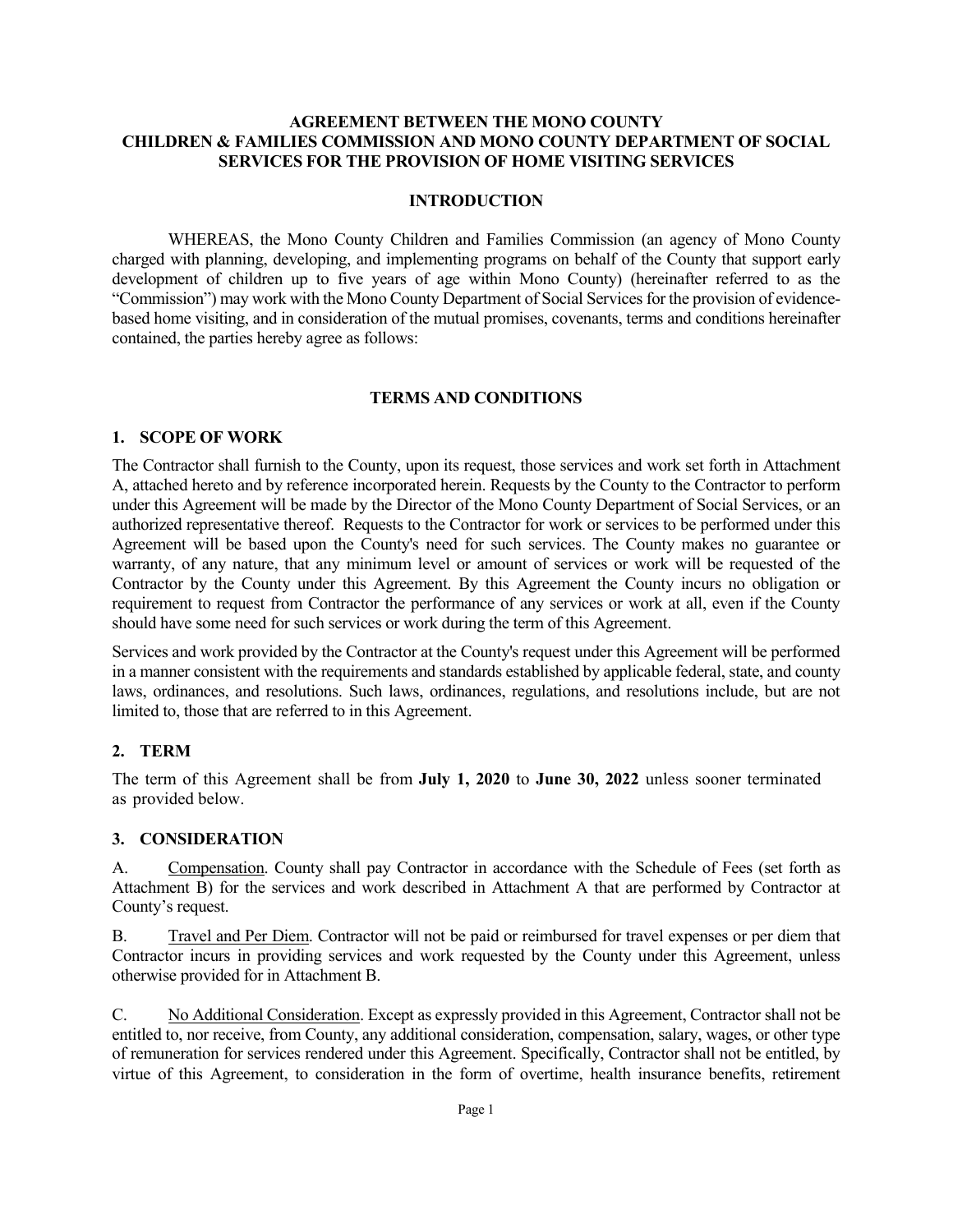benefits, disability retirement benefits, sick leave, vacation time, paid holidays, or other paid leaves of absence of any type or kind whatsoever.

D. Limit upon amount payable under Agreement. The total sum of all payments made by the County to Contractor for services and work performed under this Agreement shall not exceed **ten thousand (\$10,000) in any 6 month period** (hereinafter referred to as "Contract Limit"). County expressly reserves the right to deny any payment or reimbursement requested by Contractor for services or work performed that is in excess of the Contract Limit.

E. Billing and Payment. Contractor shall submit to the County, on a monthly basis, an itemized statement of all services and work described in Attachment A, which were done at the County's request. The statement to be submitted will cover the period from the first (1st) day of the preceding month through and including the last day of the preceding month. Alternatively, Contractor may submit a single request for payment corresponding to a single incident of service or work performed at the County's request. All statements submitted in request for payment shall identify the date on which the services and work were performed and describe the nature of the services and work which were performed on each day. Invoicing shall be informative but concise regarding services and work performed during that billing period. Upon finding that Contractor has satisfactorily completed the work and performed the services as requested, the County shall make payment to Contractor within 30 days of its receipt of the itemized statement. Should the County determine the services or work have not been completed or performed as requested and/or should Contractor produce an incorrect statement, the County shall withhold payment until the services and work are satisfactorily completed or performed and/or the statement is corrected and resubmitted.

### F. Federal and State Taxes.

(1) Except as provided in subparagraph (2) below, County will not withhold any federal or state income taxes or social security from any payments made by County to Contractor under the terms and conditions of this Agreement.

(2) County shall withhold California state income taxes from payments made under this Agreement to non-California resident independent contractors when it is anticipated that total annual payments to Contractor under this Agreement will exceed one thousand four hundred ninety-nine dollars (\$1,499.00).

(3) Except as set forth above, County has no obligation to withhold any taxes or payments from sums paid by County to Contractor under this Agreement. Payment of all taxes and other assessments on such sums is the sole responsibility of Contractor. County has no responsibility or liability for payment of Contractor's taxes or assessments.

(4) The total amounts paid by County to Contractor, and taxes withheld from payments to non-California residents, if any, will be reported annually to the Internal Revenue Service and the California State Franchise Tax Board.

#### **4. WORK SCHEDULE**

Contractor's obligation is to perform, in a timely manner, those services and work identified in Attachment A that are requested by the County. It is understood by Contractor that the performance of these services and work will require a varied schedule. Contractor, in arranging his/her schedule, will coordinate with County to ensure that all services and work requested by County under this Agreement will be performed within the time frame set forth by County.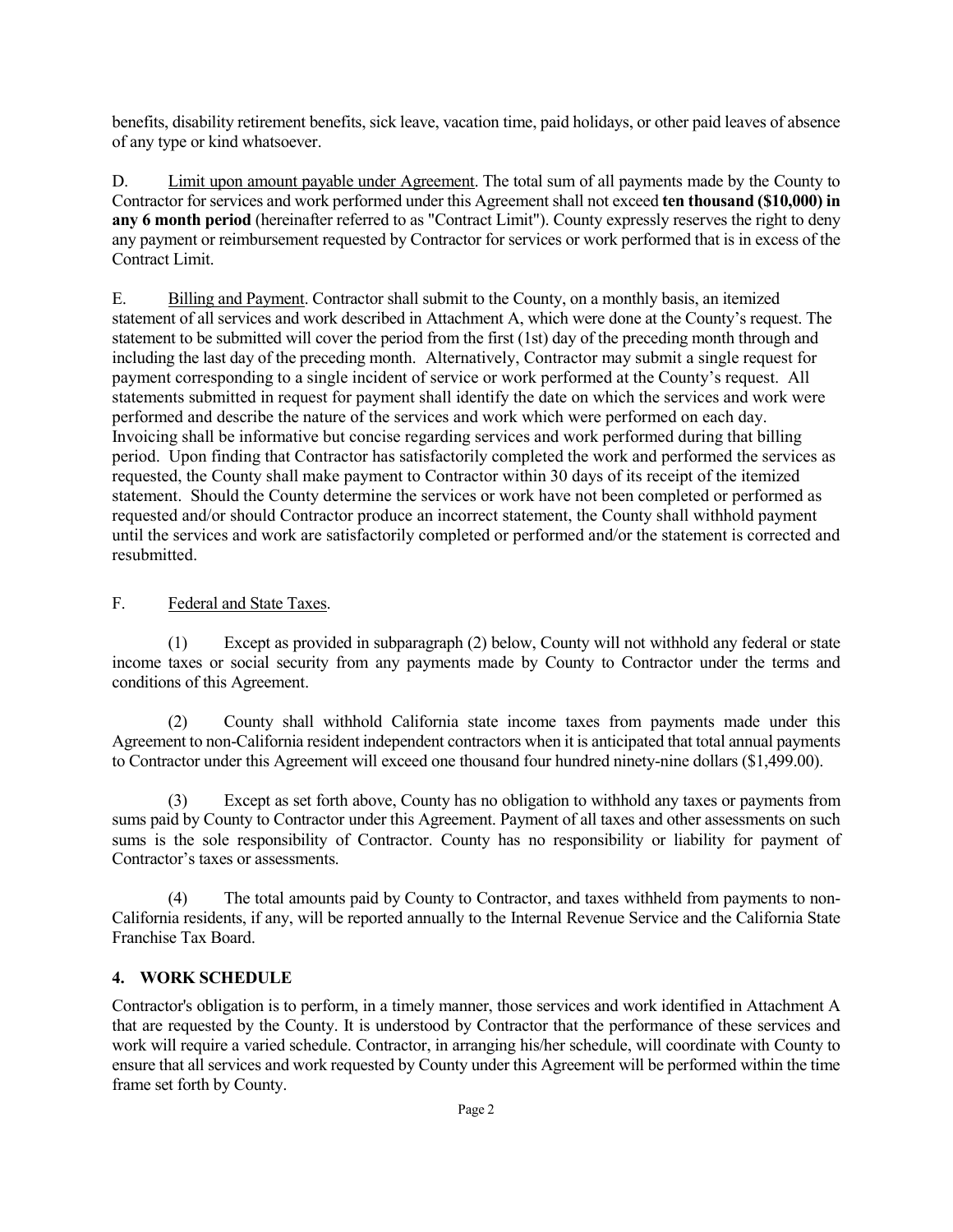#### **5. REQUIRED LICENSES, CERTIFICATES, AND PERMITS**

Any licenses, certificates, or permits required by the federal, state, county, or municipal governments, for Contractor to provide the services and work described in Attachment A must be procured by Contractor and be valid at the time Contractor enters into this Agreement. Further, during the term of this Agreement, Contractor must maintain such licenses, certificates, and permits in full force and effect. Licenses, certificates, and permits may include, but are not limited to, driver's licenses, professional licenses or certificates, and business licenses. Such licenses, certificates, and permits will be procured and maintained in force by Contractor at no expense to the County. Contractor will provide County, upon execution of this Agreement, with evidence of current and valid licenses, certificates and permits that are required to perform the services identified in Attachment A. Where there is a dispute between Contractor and County as to what licenses, certificates, and permits are required to perform the services identified in Attachment A, County reserves the right to make such determinations for purposes of this Agreement.

#### **6. OFFICE SPACE, SUPPLIES, EQUIPMENT, ETC**

The Contractor shall provide such office space, supplies, equipment, vehicles, reference materials, support services and telephone service as is necessary for Contractor to provide the services identified in Attachment A to this Agreement. County is not obligated to reimburse or pay Contractor for any expense or cost incurred by Contractor in procuring or maintaining such items. Responsibility for the costs and expenses incurred by Contractor in providing and maintaining such items is the sole responsibility and obligation of Contractor.

#### **7. COUNTY PROPERTY**

A. Personal Property of County. Any personal property such as, but not limited to, protective or safety devices, badges, identification cards, keys, uniforms, vehicles, reference materials, furniture, appliances, etc. provided to Contractor by County pursuant to this Agreement is, and at the termination of this Agreement remains, the sole and exclusive property of the County. Contractor will use reasonable care to protect, safeguard and maintain such items while they are in Contractor's possession. Contractor will be financially responsible for any loss or damage to such items, partial or total, that is the result of Contractor's negligence.

B. Products of Contractor's Work and Services. Any and all compositions, publications, plans, designs, specifications, blueprints, maps, formulas, processes, photographs, slides, videotapes, computer programs, computer disks, computer tapes, memory chips, soundtracks, audio recordings, films, audio-visual presentations, exhibits, reports, studies, works of art, inventions, patents, trademarks, copyrights, or intellectual properties of any kind that are created, produced, assembled, compiled by, or are the result, product, or manifestation of, Contractor's services or work under this Agreement are, and at the termination of this Agreement remain, the sole and exclusive property of the County. At the termination of the Agreement, Contractor will convey possession and title to all such properties to County.

#### **8. WORKERS' COMPENSATION**

Contractor shall provide Statutory Workers' Compensation insurance coverage and Employer's Liability coverage for not less than \$1 million (\$1,000,000.00) per occurrence for all employees engaged in services or operations under this Agreement. Any insurance policy limits in excess of the specified minimum limits and coverage shall be made available to County as an additional insured. The Workers' Compensation policy shall be endorsed with a waiver of subrogation in favor of County for all work performed by Contractor, its employees, agents, and subcontractors.

#### **9. INSURANCE**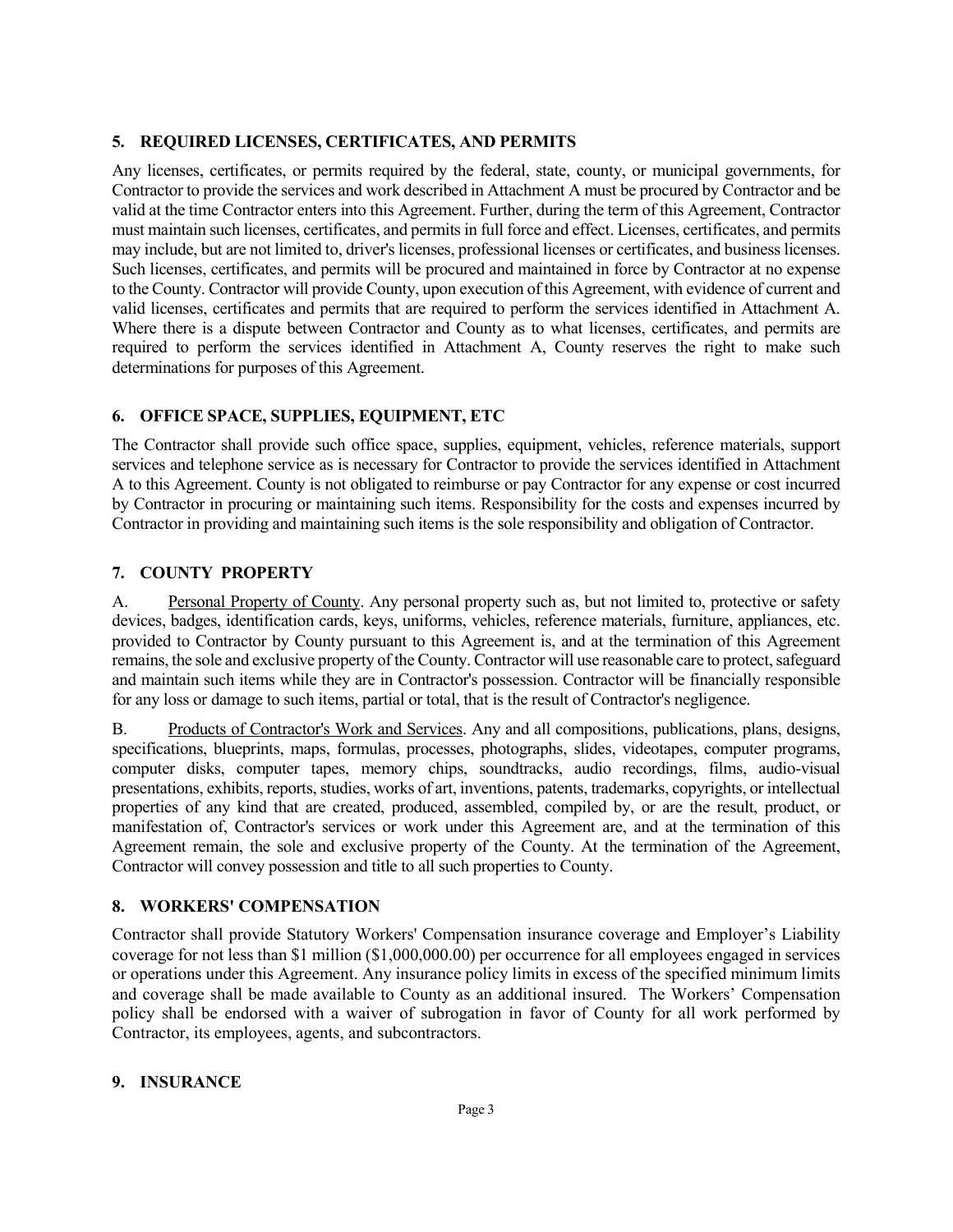A. Contractor shall procure and maintain, during the entire term of this Agreement or, if work or services do not begin as of the effective date of this Agreement, commencing at such other time as may be authorized in writing by the County Risk Manager, the following insurance (as noted) against claims for injuries to persons or damages to property which may arise from or in connection with the performance of the work hereunder and the results of that work by Contractor, its agents, representatives, employees, or subcontractors:

- $\boxtimes$  General Liability. A policy of Comprehensive General Liability Insurance which covers all the work and services to be performed by Contractor under this Agreement, including operations, products and completed operations, property damage, bodily injury (including death) and personal and advertising injury. Such policy shall provide limits of not less than \$1,000,000.00 per claim or occurrence. If a general aggregate limit applies, either the general aggregate limit shall apply separately to this project or the general aggregate limit shall be twice the required occurrence limit.
- $\boxtimes$  Automobile/Aircraft/Watercraft Liability Insurance. A policy of Comprehensive Automobile/Aircraft/Watercraft Liability Insurance for bodily injury (including death) and property damage which provides total limits of not less than \$1,000,000.00 per claim or occurrence applicable to all owned, non-owned and hired vehicles/aircraft/watercraft. If the services provided under this Agreement include the transportation of hazardous materials/wastes, then the Automobile Liability policy shall be endorsed to include Transportation Pollution Liability insurance covering materials/wastes to be transported by Contractor pursuant to this Agreement. Alternatively, such coverage may be provided in Contractor's Pollution Liability policy.
- Professional Errors and Omissions Liability Insurance. A policy of Professional Errors and Omissions Liability Insurance appropriate to Contractor's profession in an amount of not less than \$1,000,000.00 per claim or occurrence/ \$2,000,000.00 general aggregate. If coverage is written on a claims-made form then: (1) the "retro date" must be shown, and must be before the beginning of contract work; (2) insurance must be maintained and evidence of insurance must be provided for at least five years after completion of the contract work; and (3) if coverage if cancelled or nonrenewed, and not replaced with another claims-made policy form with a "retro date" prior to the contract effective date, then Contractor must purchase "extended reporting" coverage for a minimum of five years after completion of contract work.
- Pollution Liability Insurance. A policy of Comprehensive Contractors Pollution Liability coverage applicable to the work being performed and covering Contractor's liability for bodily injury (including death), property damage, and environmental damage resulting from "sudden accidental" or "gradual" pollution and related cleanup costs arising out of the work or services to be performed under this Agreement. Coverage shall provide a limit no less than \$1,000,000.00 per claim or occurrence/ \$2,000,000.00 general aggregate. If the services provided involve lead-based paint or asbestos identification/remediation, the Pollution Liability policy shall not contain lead-based paint or asbestos exclusions.

B. Coverage and Provider Requirements. Insurance policies shall not exclude or except from coverage any of the services and work required to be performed by Contractor under this Agreement. The required polic(ies) of insurance shall be issued by an insurer authorized to sell such insurance by the State of California, and have at least a "Best's" policyholder's rating of "A" or "A+". Prior to commencing any work under this agreement, Contractor shall provide County: (1) a certificate of insurance evidencing the coverage required; (2) an additional insured endorsement for general liability applying to the County of Mono, its agents, officers and employees made on ISO form CG 20 10 11 85, or providing equivalent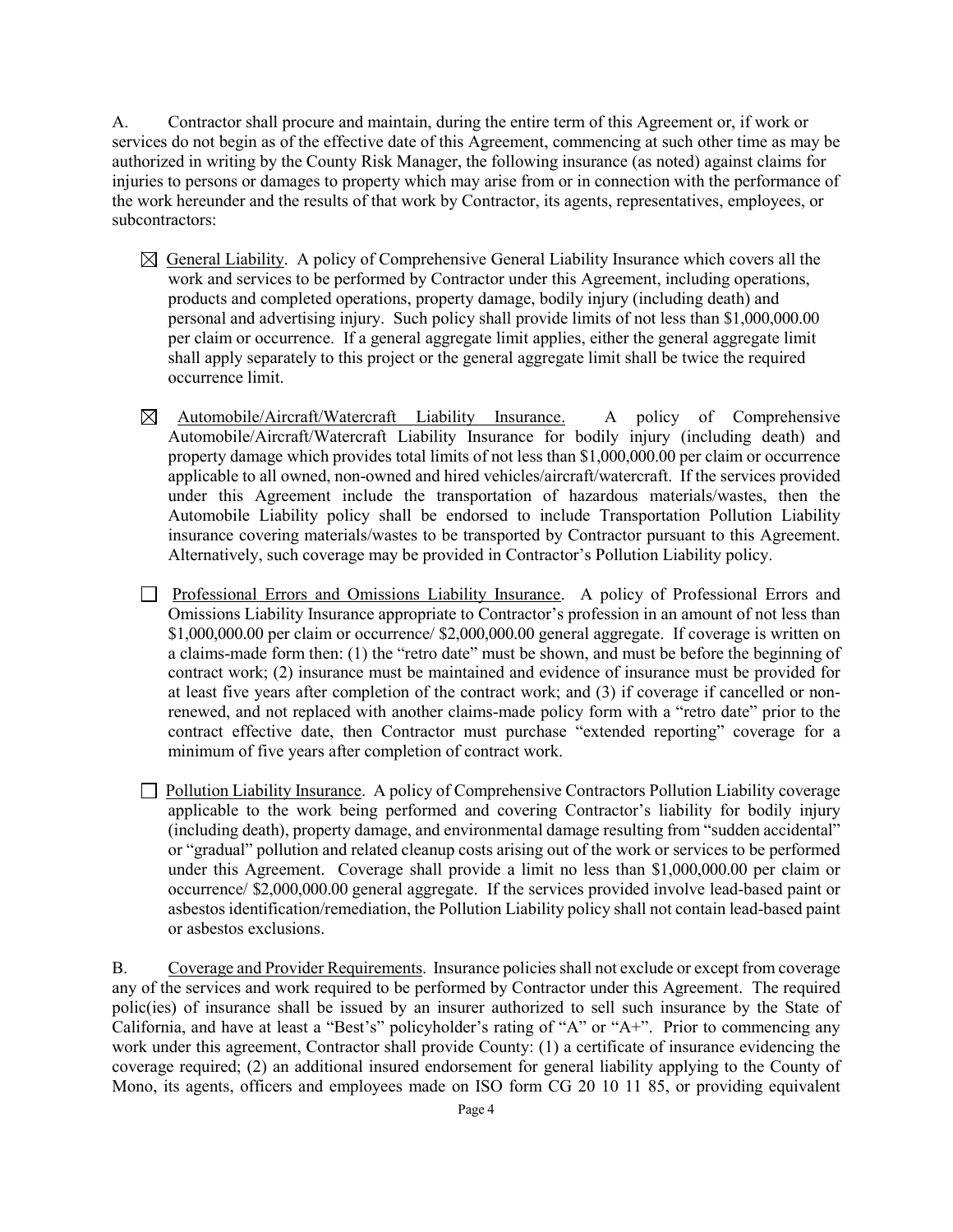coverage; and (3) a notice of cancellation or change of coverage endorsement indicating that the policy will not be modified, terminated, or canceled without thirty (30) days written notice to the County.

C. Deductible, Self-Insured Retentions, and Excess Coverage. Any deductibles or self-insured retentions must be declared and approved by Mono County. If possible, the Insurer shall reduce or eliminate such deductibles or self-insured retentions with respect to Mono County, its officials, officers, employees, and volunteers; or the Contractor shall provide evidence satisfactory to Mono County guaranteeing payment of losses and related investigations, claim administration, and defense expenses. Any insurance policy limits in excess of the specified minimum limits and coverage shall be made available to County as an additional insured.

D. Subcontractors. Contractor shall require and verify that all subcontractors maintain insurance (including Workers' Compensation) meeting all the requirements stated herein and that County is an additional insured on insurance required of subcontractors.

#### **10. STATUS OF CONTRACTOR**

All acts of Contractor, its agents, officers, and employees, relating to the performance of this Agreement, shall be performed as an independent contractor, and not as an agent, officer, or employee of the County. Contractor, by virtue of this Agreement, has no authority to bind or incur any obligation on behalf of, or exercise any right or power vested in, the County, except as expressly provided by law or set forth in Attachment A. No agent, officer, or employee of the County is to be considered an employee of Contractor. It is understood by both Contractor and County that this Agreement shall not, under any circumstances, be construed to create an employer-employee relationship or a joint venture. As an independent contractor:

A. Contractor shall determine the method, details, and means of performing the work and services to be provided by Contractor under this Agreement.

B. Contractor shall be responsible to County only for the requirements and results specified in this Agreement, and except as expressly provided in this Agreement, shall not be subjected to County's control with respect to the physical action or activities of Contractor in fulfillment of this Agreement.

C. Contractor, its agents, officers and employees are, and at all times during the term of this Agreement shall represent and conduct themselves as, independent contractors, and not employees of County.

#### **11. DEFENSE AND INDEMNIFICATION**

Contractor shall defend with counsel acceptable to County, indemnify, and hold harmless County, its agents, officers, and employees from and against all claims, damages, losses, judgments, liabilities, expenses, and other costs, including litigation costs and attorney's fees, arising out of, resulting from or in connection with, the performance of this Agreement by Contractor, or Contractor's agents, officers, or employees. Contractor's obligation to defend, indemnify, and hold the County, its agents, officers, and employees harmless applies to any actual or alleged personal injury, death, damage or destruction to tangible or intangible property, including the loss of use. Contractor's obligation under this paragraph extends to any claim, damage, loss, liability, expense, or other costs that are caused in whole or in part by any act or omission of the Contractor, its agents, employees, supplier, or anyone directly or indirectly employed by any of them, or anyone for whose acts or omissions any of them may be liable.

Contractor's obligation to defend, indemnify, and hold the County, its agents, officers, and employees harmless under the provisions of this paragraph is not limited to, or restricted by, any requirement in this Agreement for Contractor to procure and maintain a policy of insurance and shall survive any termination or expiration of this Agreement.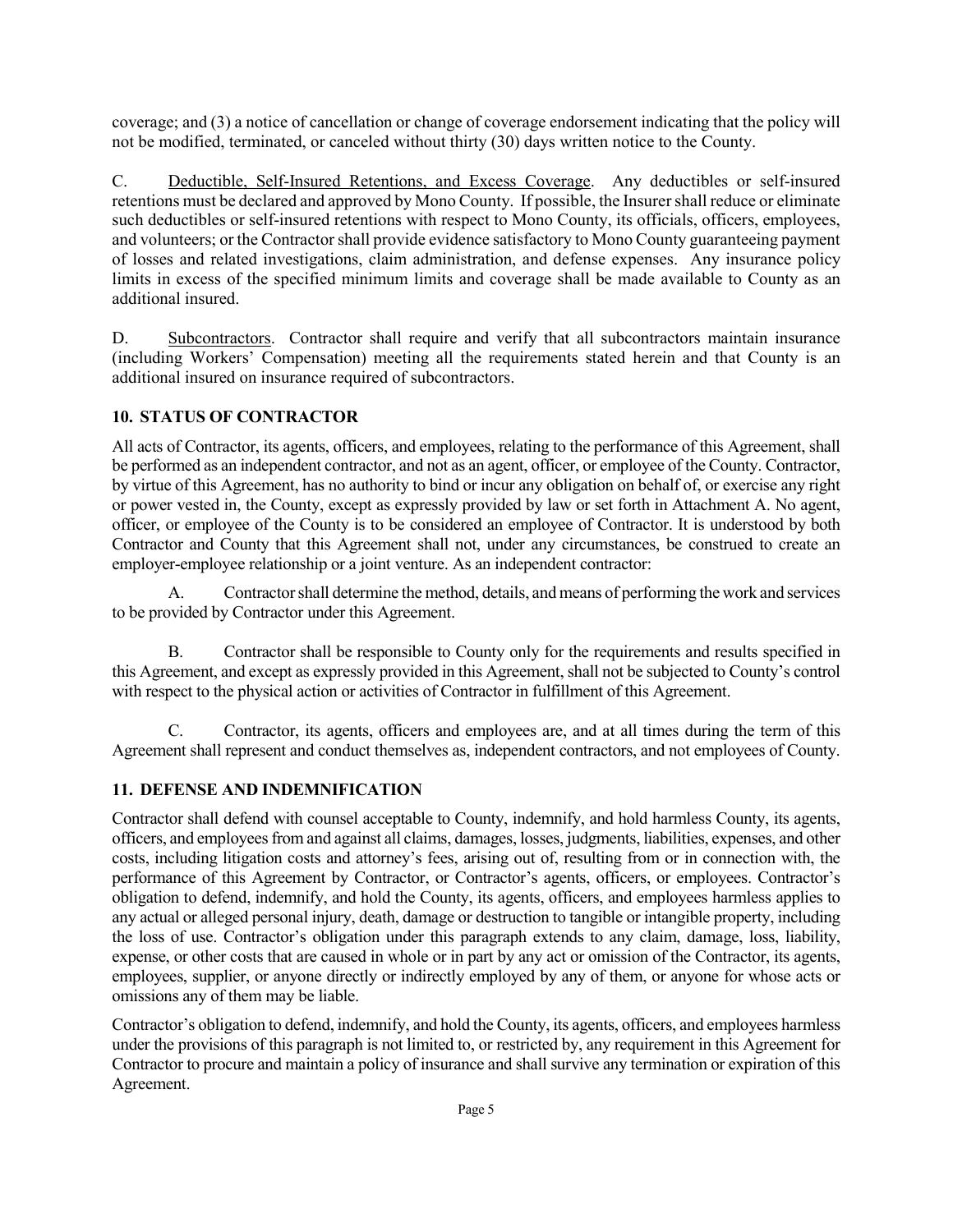#### **12. RECORDS AND AUDIT**

A. Records. Contractor shall prepare and maintain all records required by the various provisions of this Agreement, federal, state, county, municipal, ordinances, regulations, and directions. Contractor shall maintain these records for a minimum of four (4) years from the termination or completion of this Agreement. Contractor may fulfill its obligation to maintain records as required by this paragraph by substitute photographs, micrographs, or other authentic reproduction of such records.

B. Inspections and Audits. Any authorized representative of County shall have access to any books, documents, papers, records, including, but not limited to, financial records of Contractor, that County determines to be pertinent to this Agreement, for the purposes of making audit, evaluation, examination, excerpts, and transcripts during the period such records are to be maintained by Contractor. Further, County has the right, at all reasonable times, to audit, inspect, or otherwise evaluate the work performed or being performed under this Agreement.

#### **13. NONDISCRIMINATION**

During the performance of this Agreement, Contractor, its agents, officers, and employees shall not unlawfully discriminate in violation of any federal, state, or local law, against any employee, or applicant for employment, or person receiving services under this Agreement, because of race, religious creed, color, ancestry, national origin, physical disability, mental disability, medical condition, marital status, sex, age, or sexual orientation. Contractor and its agents, officers, and employees shall comply with the provisions of the Fair Employment and Housing Act (Government Code section 12900, et seq.), and the applicable regulations promulgated thereunder in the California Code of Regulations. Contractor shall also abide by the Federal Civil Rights Act of 1964 (P.L. 88-352) and all amendments thereto, and all administrative rules and regulations issued pursuant to said Act.

#### **14. TERMINATION**

This Agreement may be terminated by County without cause, and at will, for any reason by giving to Contractor thirty (30) calendar days written notice of such intent to terminate. Contractor may terminate this Agreement without cause, and at will, for any reason whatsoever by giving to County thirty (30) calendar days written notice of such intent to terminate.

Notwithstanding the foregoing, if this Agreement is subject to General Conditions (set forth as an Exhibit hereto), then termination shall be in accordance with the General Conditions and this paragraph 14 shall not apply.

#### **15. ASSIGNMENT**

This is an agreement for the personal services of Contractor. County has relied upon the skills, knowledge, experience, and training of Contractor as an inducement to enter into this Agreement. Contractor shall not assign or subcontract this Agreement, or any part of it, without the express written consent of the County. Further, Contractor shall not assign any moneys due or to become due under this Agreement without the prior written consent of the County.

#### **16. DEFAULT**

If the Contractor abandons the work, or fails to proceed with the work and services requested by the County in a timely manner, or fails in any way as required to conduct the work and services as required by the County, the County may declare the Contractor in default and terminate this Agreement upon five (5) days written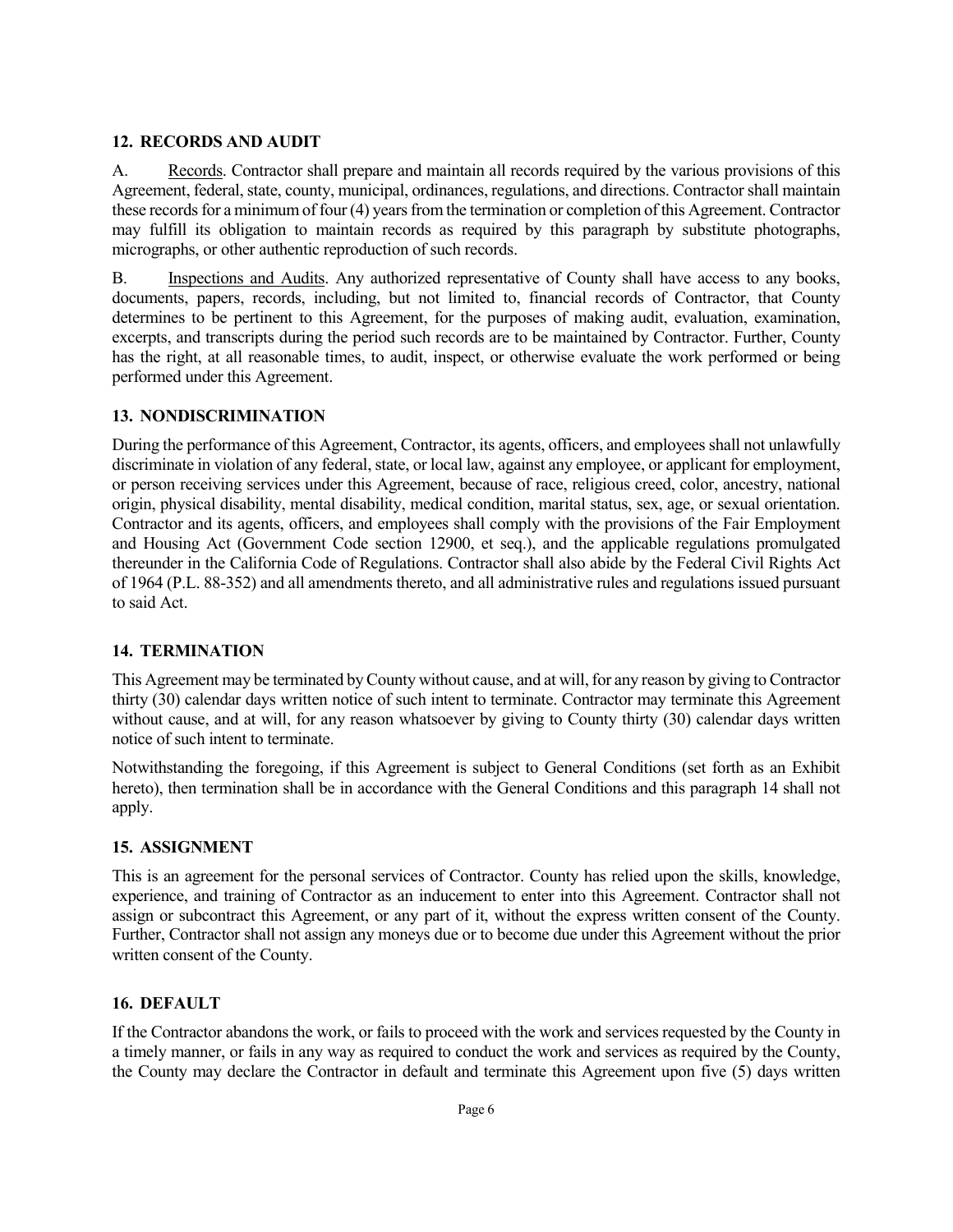notice to Contractor. Upon such termination by default, County will pay to Contractor all amounts owing to Contractor for services and work satisfactorily performed to the date of termination.

#### **17. WAIVER OF DEFAULT**

Waiver of any default by either party to this Agreement shall not be deemed to be a waiver of any subsequent default. Waiver or breach of any provision of this Agreement shall not be deemed to be a waiver of any other or subsequent breach, and shall not be construed to be a modification of the terms of this Agreement unless this Agreement is modified as provided in paragraph 23 below.

#### **18. CONFIDENTIALITY**

Contractor agrees to comply with various provisions of the federal, state, and county laws, regulations, and ordinances providing that information and records kept, maintained, or accessible by Contractor in the course of providing services and work under this Agreement, shall be privileged, restricted, or confidential. Contractor agrees to keep confidential, all such privileged, restricted or confidential information and records obtained in the course of providing the work and services under this Agreement. Disclosure of such information or records shall be made by Contractor only with the express written consent of the County.

#### **19. CONFLICTS**

Contractor agrees that he/she has no interest, and shall not acquire any interest, direct or indirect, that would conflict in any manner or degree with the performance of the work and services under this Agreement. Contractor agrees to complete and file a conflict-of-interest statement.

#### **20. POST-AGREEMENT COVENANT**

Contractor agrees not to use any confidential, protected, or privileged information that is gained from the County in the course of providing services and work under this Agreement, for any personal benefit, gain, or enhancement. Further, Contractor agrees for a period of two (2) years after the termination of this Agreement, not to seek or accept any employment with any entity, association, corporation, or person who, during the term of this Agreement, has had an adverse or conflicting interest with the County, or who has been an adverse party in litigation with the County, and concerning such, Contractor by virtue of this Agreement has gained access to the County's confidential, privileged, protected, or proprietary information.

#### **21. SEVERABILITY**

If any portion of this Agreement or application thereof to any person or circumstance shall be declared invalid by a court of competent jurisdiction, or if it is found in contravention of any federal, state, or county statute, ordinance, or regulation, the remaining provisions of this Agreement, or the application thereof, shall not be invalidated thereby, and shall remain in full force and effect to the extent that the provisions of this Agreement are severable.

#### **22. FUNDING LIMITATION**

The ability of the County to enter into this Agreement is based upon available funding from various sources. In the event that such funding fails, is reduced, or is modified, from one or more sources, County has the option to terminate, reduce, or modify this Agreement, or any of its terms within ten (10) days of notifying Contractor of the termination, reduction, or modification of available funding. Any reduction or modification of this Agreement effective pursuant to this provision must comply with the requirements of paragraph 23.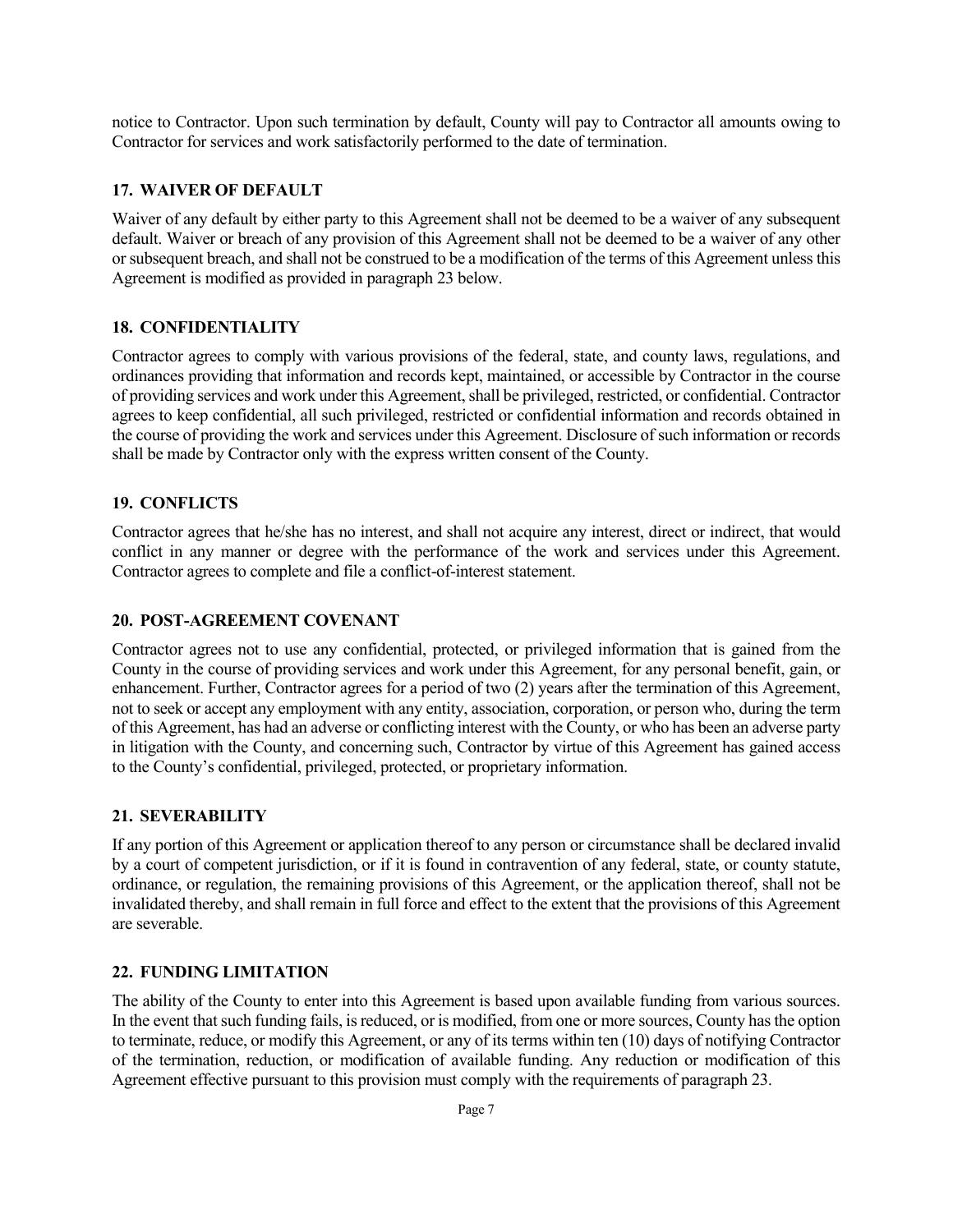#### **23. AMENDMENT**

This Agreement may be modified, amended, changed, added to, or subtracted from, by the mutual consent of the parties hereto, if such amendment or change order is in written form, and executed with the same formalities as this Agreement or in accordance with delegated authority therefor, and attached to the original Agreement to maintain continuity.

#### **24. NOTICE**

Any notice, communication, amendments, additions or deletions to this Agreement, including change of address of any party during the term of this Agreement, which Contractor or County shall be required, or may desire to make, shall be in writing and may be personally served, or sent by prepaid first-class mail or email (if included below) to the respective parties as follows:

| <b>Commission:</b>       | <b>Mono County Social Services:</b> |
|--------------------------|-------------------------------------|
| <b>Molly DesBaillets</b> | Kathryn Peterson, Director          |
| PO Box 130               | PO Box 2969                         |
| Mammoth Lakes, CA 93546  | Mammoth Lakes, California, 93546    |

#### **25. ENTIRE AGREEMENT**

This Agreement contains the entire agreement of the parties, and no representations, inducements, promises, or agreements otherwise between the parties not embodied herein or incorporated herein by reference, shall be of any force or effect. Further, no term or provision hereof may be changed, waived, discharged, or terminated, unless executed in writing by the parties hereto.

#### **IN WITNESS THEREOF, THE PARTIES HERETO HAVE SET THEIR HANDS AND SEALS THIS DAY OF , .**  Sep 27, 2021

#### **COUNTY OF MONO COMMISSION**

KoluiClem Bv.

Dated: Dated: \_\_\_\_\_\_\_\_\_\_\_\_\_\_\_\_\_\_\_\_\_\_\_\_\_\_ 9/16/2021 Sep 27, 2021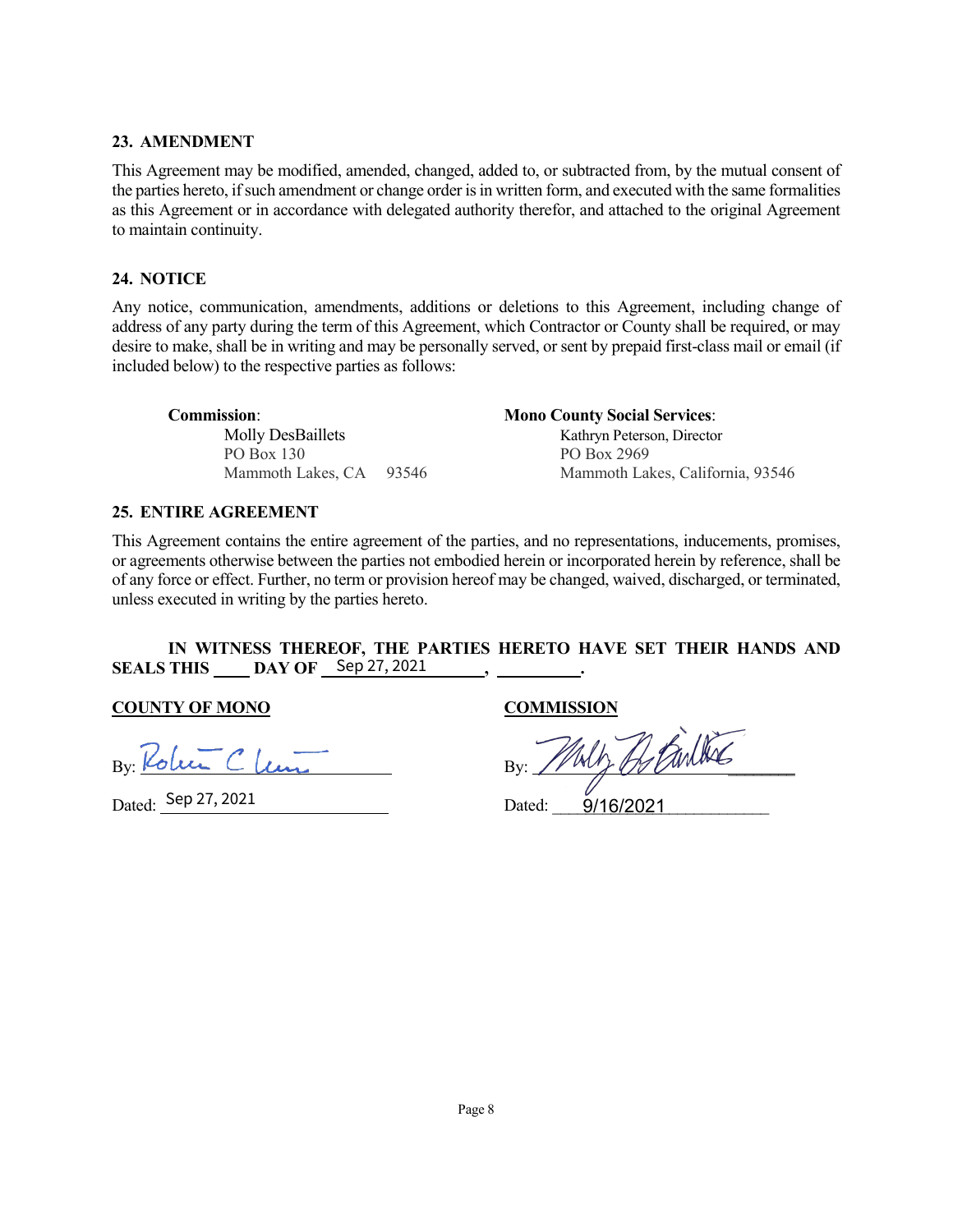APPROVED AS TO FORM:<br>  $\frac{\beta \cdot \gamma}{\beta \cdot \gamma} = \frac{\beta \cdot \gamma}{\beta \cdot \gamma}$ <br>
Christy Mlovich (Sep 24, 2021 13:30 PDT)

Christy Mllovich (Sep 24, 2021 13:30 PDT) Christy Mllovich (Sep 24, 2021 13:30 PDT) Christy Mllovich (Sep 24, 2021 13:30 PDT)



County Counsel Counsel Counsel Counsel Counsel Counsel of Commission

APPROVED BY RISK MANAGEMENT:

 $\overline{\phantom{a}}$ 

Risk Manager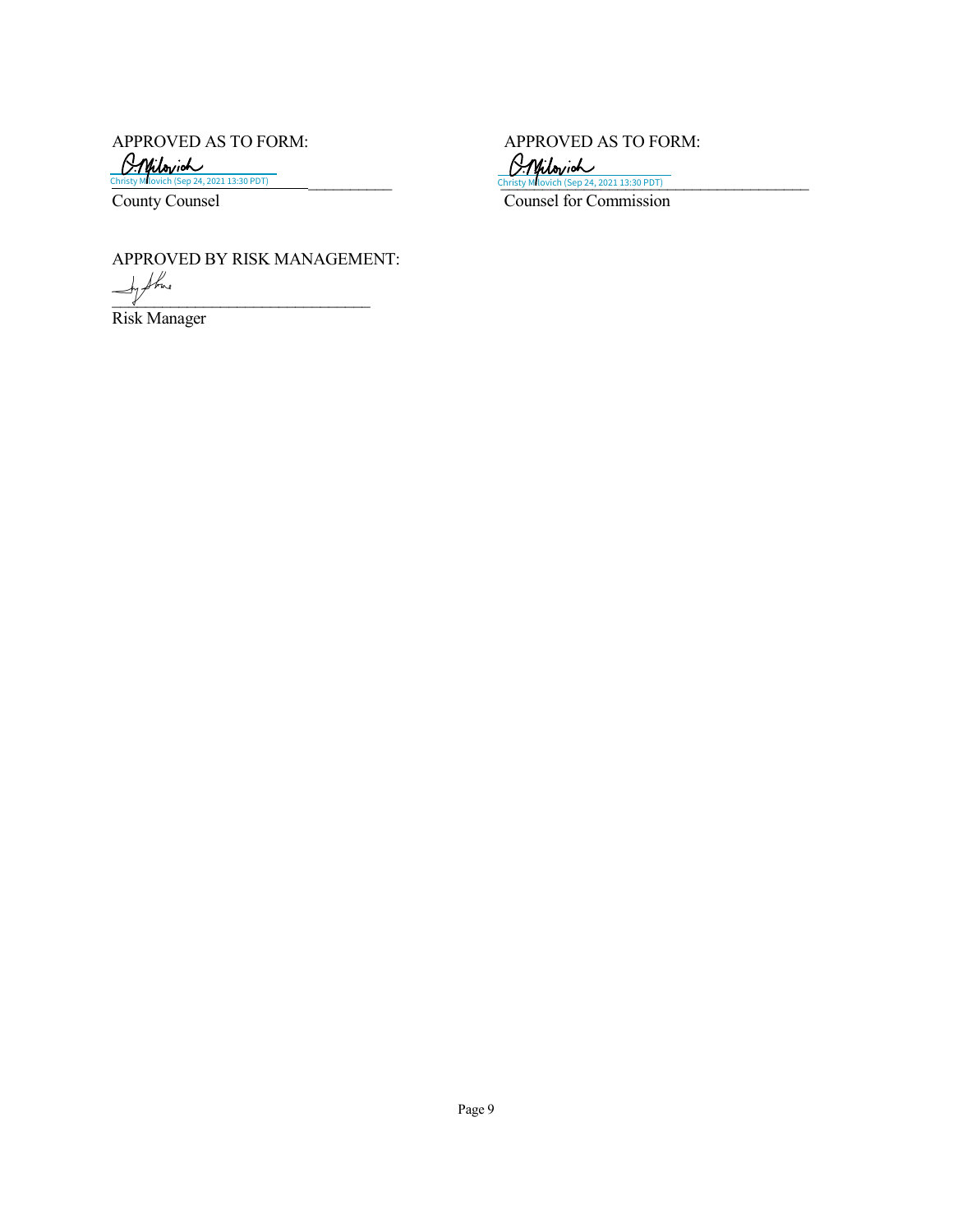#### **ATTACHMENT A**

#### **AGREEMENT BETWEEN THE MONO COUNTY CHILDREN & FAMILIES COMMISSION AND MONO COUNTY DEPARTMENT OF SOCIAL SERVICES FOR THE PROVISION OF HOME VISITING SERVICES**

#### **TERM:**

#### **FROM: July 1, 2020 TO: June 30, 2022**

#### **SCOPE OF WORK:**

Under the terms of this Agreement, Contractor shall provide evidence-based home visiting services to families through the CDSS Home Visiting Initiative (HVI) (included as **EXHIBIT C** and incorporated herein by this reference).

The Commission agrees to perform services as required by the County, including but not limited to those listed below, and shall provide the necessary qualified personnel to perform said services.

The Commission shall conduct the following home visiting services:

- Offer twice a month visits to up to **4 CalWORKS** Families at a time plus up to 5 other families as determined in collaboration with Mono County Social Services for a duration of at least two years.
- Provide at least one developmental screening per child per year.
- Provide home visits using the Parents as Teachers evidence-based model.
- Quality control procedures shall include monthly reflective supervision and file review.

In addition to the above, the Commission shall:

- Submit quarterly reports & Invoices to Mono County Social Services October 15<sup>th</sup>, January 15<sup>th</sup>, April  $15<sup>th</sup>$ , and July  $10<sup>th</sup>$  for the prior quarter of each year the agreement is in effect.
- Complete visit write ups for each visit.
- Maintain a database with all service information including referrals, services accessed, demographics, and screenings.

#### **Data collection and evaluation components:**

Commission shall:

• Collect data, as specified by the CDSS, for the purpose of informing a state-sponsored longitudinal study and evaluation. The information must include but is not limited to:

(A) Rates of children receiving regular well-child check-ups and, if available, immunization rates according to American Academy of Pediatrics Bright Futures guidelines; (B) Rates of children receiving developmental screening and referrals for further assessment; (C) Rates of participation in early learning programs; (D) Service referrals by type; (E) Services accessed by type; (F) Number of home visits completed, including data on duration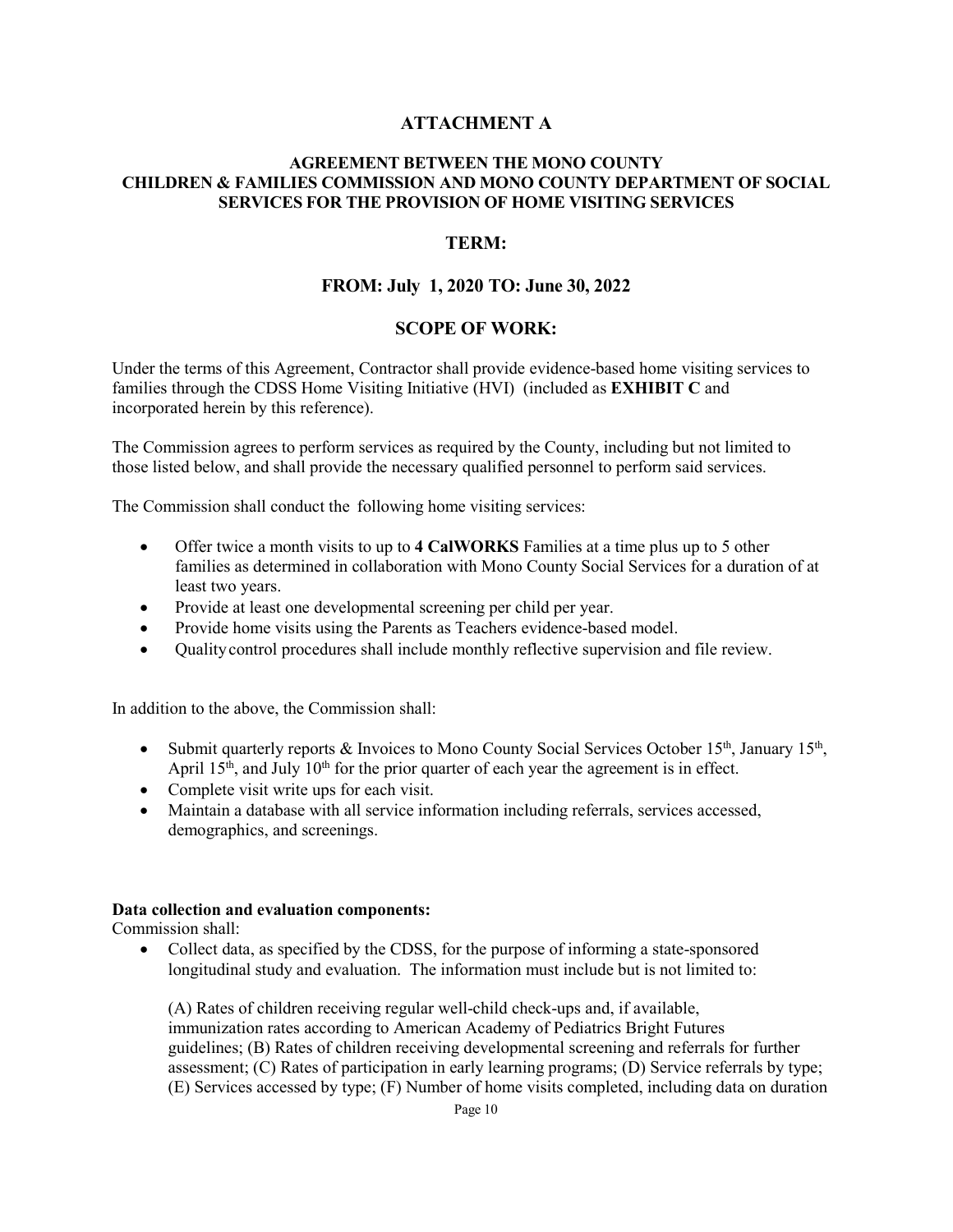of families' enrollment in home visiting services; (G) Parental satisfaction with their gains in parenting skills and knowledge; (H) Food and housing stability; (I) Workforce training, employment and financial stability; (J) Participation in educational programs or English as a Second Language programs, or both, if applicable; (K) Access to immigration services and remedies; (L) Indicators of home visiting program workforce capacity, including demographics, characteristics, composition, including employer and certification status, and future training needs of the home visiting workforce; (M) Child welfare referrals and outcomes; and, (N) Additional descriptive and outcome indicators, as appropriate.

- Collect and provide all data required by CDSS related to the outcomes of participants and children, including by race, ethnicity, national origin, and primary and secondary language. The data will include program outcomes for the parents and children served in the program.
- Protect the personal information of individuals and families collected or maintained against loss, unauthorized access, and illegal use or disclosure, consistent with applicable state and federal laws.

#### **Home Visitor Training:**

Commission will ensure home visitors receive training in the following areas before providing services to a CalWORKs recipient: (A) CalWORKs, Medi-Cal, CalFresh, Special Supplemental Nutrition Program for Women, Infants, and Children (WIC), and other programs, with countyspecific information about how the home visitor can help a parent access additional services for which he or she may be eligible and troubleshoot problems with benefits or eligibility that would impact his or her access to services; (B) demographics of the population served and the supports and services available for CalWORKs recipients.

#### **Data Sharing:**

Home Visitors will obtain a signed Release of Information from a HVI family before discussing cases with DSS caseworkers, and CalWORKs caseworkers will obtain a signed Release of Information from a HVI family before discussing cases with First 5 Home Visitors. Data will be otherwise reported to DSS without identifying information. Data sharing for the purposes of the HVI will be collected and reported in a timely manner to DSS. The specific steps to ensure data is kept secure and confidential will be determined by the parties.

In addition, all confidential data not returned when the use authorized ends will be destroyed in accordance with approved methods of confidential destruction (via shredding, burning, certified or witnessed destruction, or degaussing of magnetic media). All confidential data will be protected from unauthorized use and disclosure through the observance of the same or more effective means as that required by the State Administrative Manual Sections 5300-5399, Civil Code Section 1798 et seq., Welfare and Institutions Code Section 10850, and other applicable federal and/or State laws governing individual privacy rights and data security.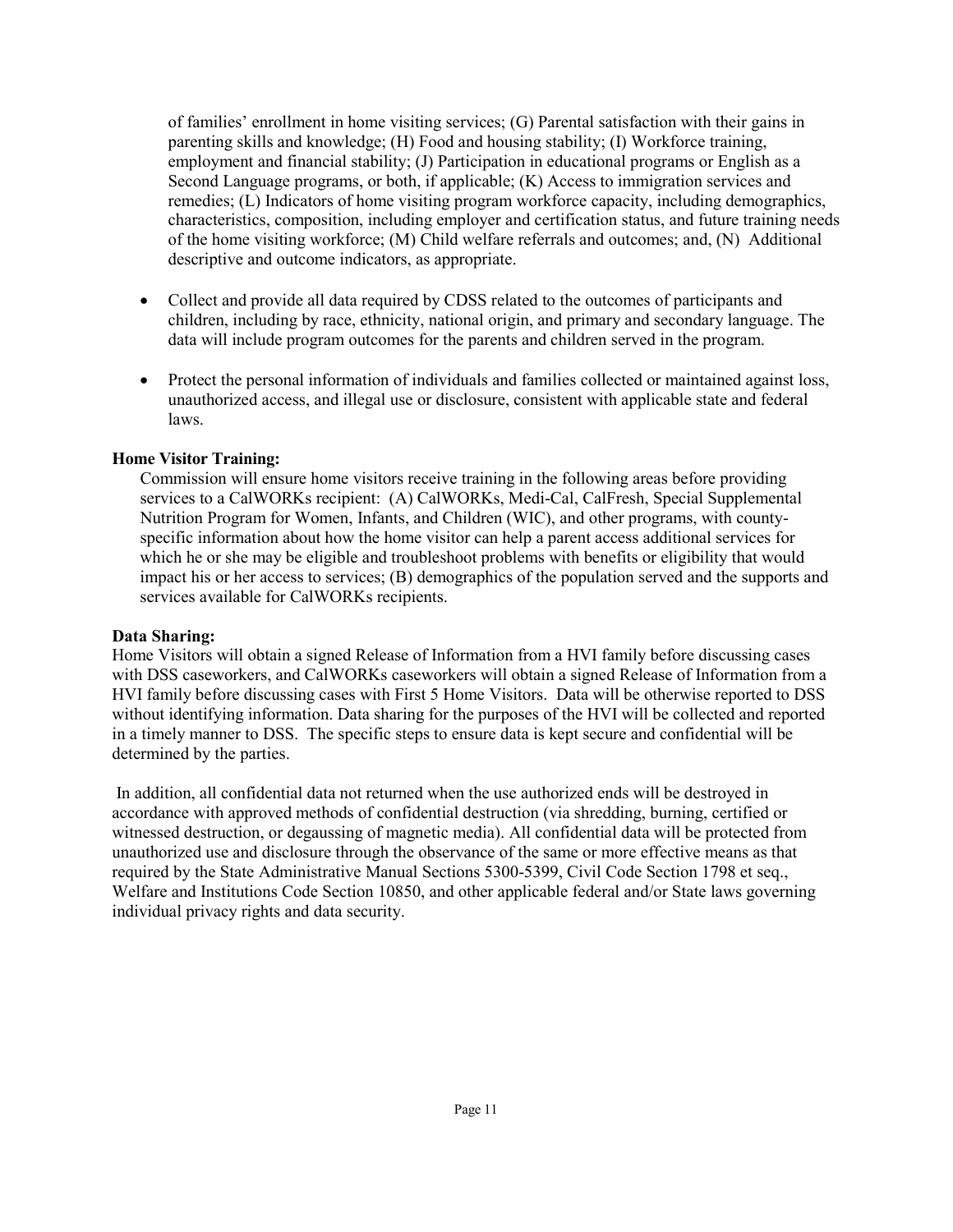### **ATTACHMENT B**

#### **AGREEMENT BETWEEN THE MONO COUNTY CHILDREN & FAMILIES COMMISSION AND MONO COUNTY DEPARTMENT OF SOCIAL SERVICES FOR THE PROVISION OF HOME VISITING SERVICES**

#### **TERM:**

### **FROM: July 1, 2020 TO: June 30, 2022**

#### **SCHEDULE OF FEES:**

#### **PAYMENT**

| <b>Expense</b>                 | <b>Description</b>                                                         | Cost     |
|--------------------------------|----------------------------------------------------------------------------|----------|
| F5 Mono Home Visiting Staff    | 50% FTE (divided by<br>4 home visitors,<br>$12.5\%$ for each<br>individual | \$20,000 |
| F5 Mono Home Visiting Benefits | Not to exceed<br>\$400/day for 3 days<br>per individual                    | \$8,000  |
| Travel and Training            | Not to exceed \$275<br>per day for 14 days<br>\$3,850                      | \$12,000 |
|                                | <b>Total</b>                                                               | \$40,000 |

ESTIMATED COST: July 1, 2020 – June 30, 2022 (24 months)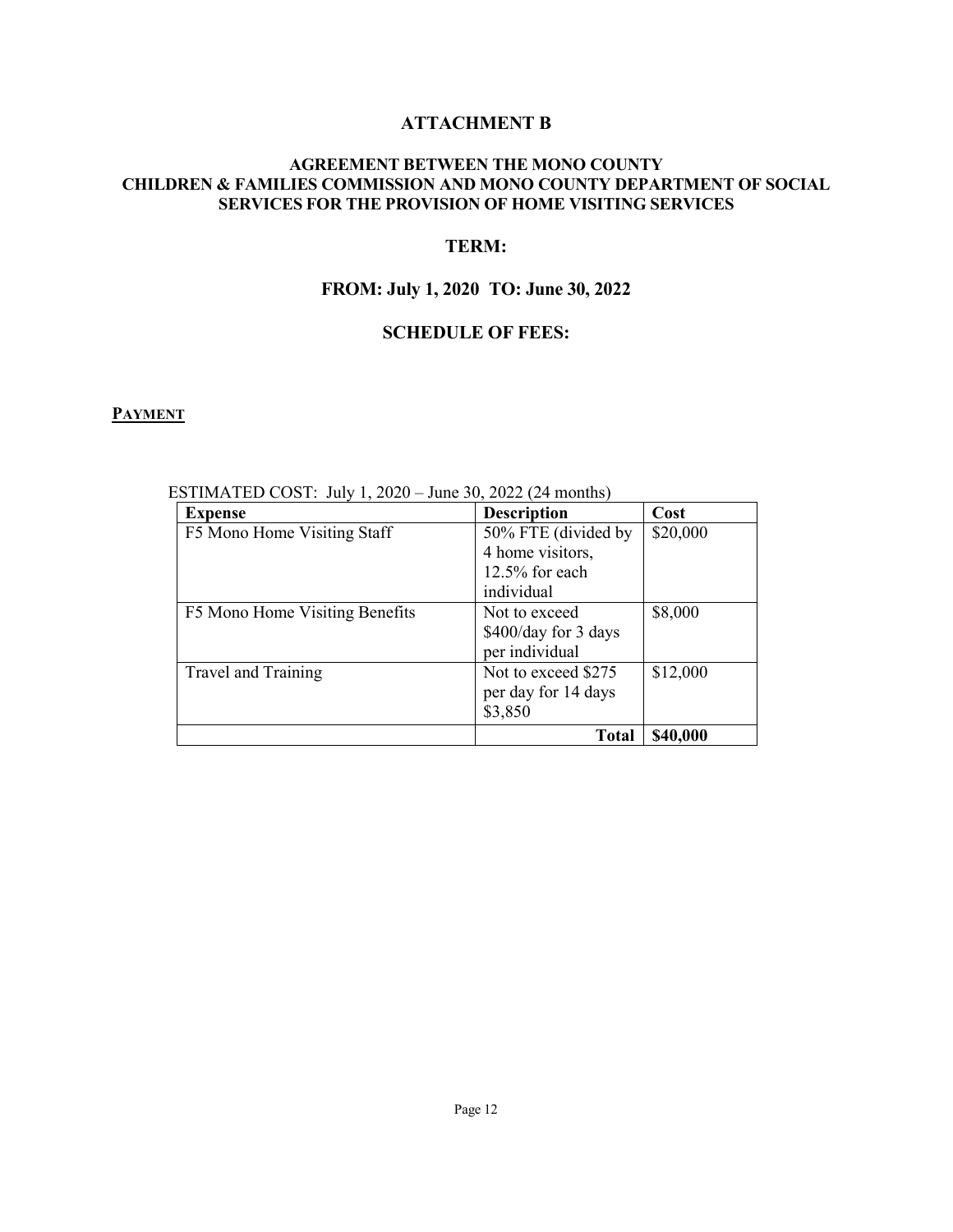





EDMUND G. BROWN JR. **GOVERNOR** 

**CalWORKs Home Visiting Initiative (HVI)**

**Request for County Plan (RFCP)**

**Attachment A**

**January 1, 2019 - June 30, 2020**

**Date Issued: July 31, 2018**

**Mandatory HVI Conference Call: August 10, 2018**

**County Plan Due: September 28, 2018**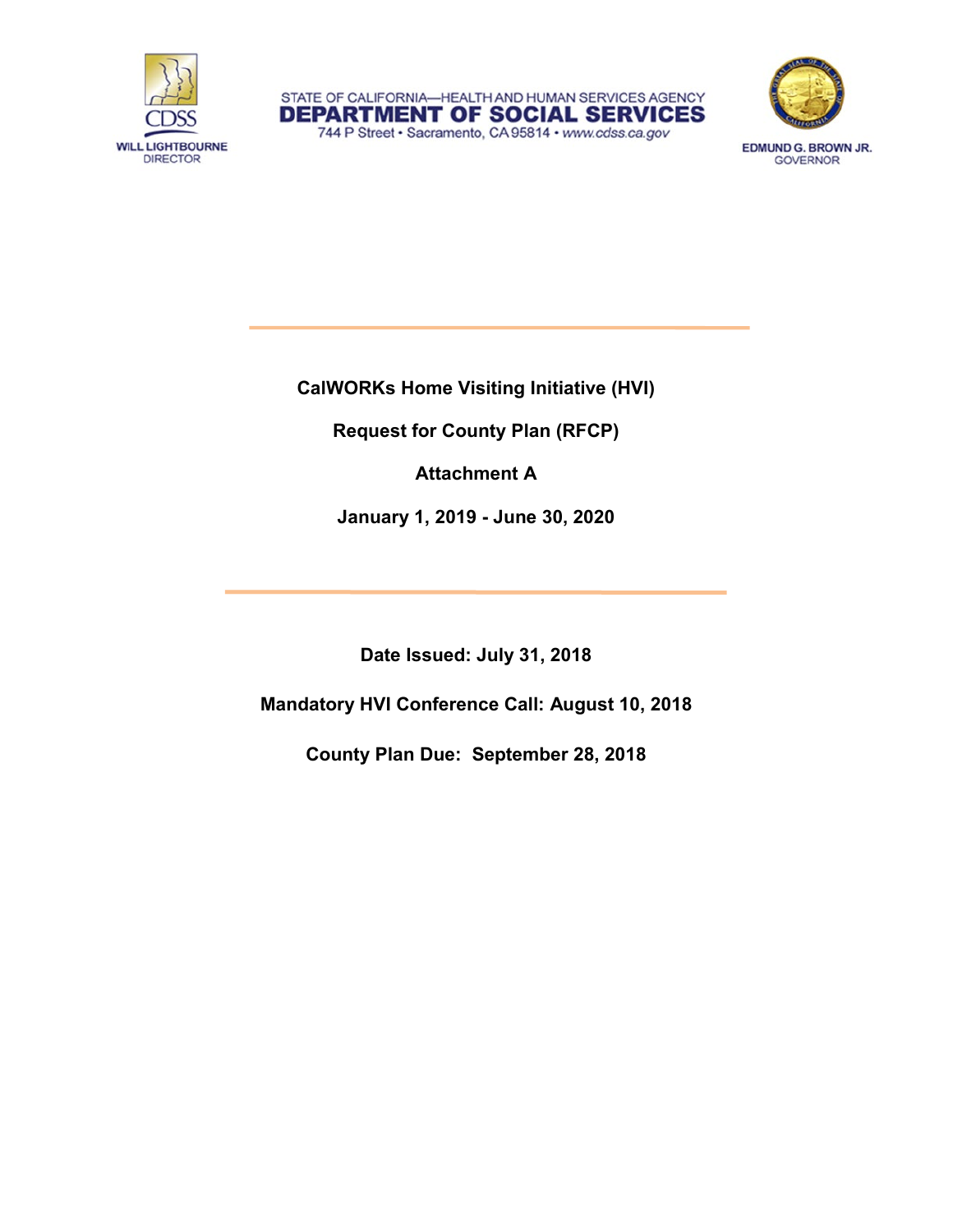### **TABLE OF CONTENTS**

# **PART I: OVERVIEW 3** 1. Introduction 2. County Participation a. Regional Partnerships 3. Allowance for Multiple Home Visiting Models 4. Requirements for Home Visiting Models a. Home Visitor Qualifications b. Co-location and Collaboration 5. Statewide Stakeholder Collaboration Meetings 6. Glossary of Terms **PART II: REQUEST FOR COUNTY PLAN (RFCP) INSTRUCTIONS 10** 1. RFCP Submission Instructions 2. Mandatory HVI Conference Call 3. RFCP Implementation and Reporting Timeline **PART III: COUNTY PLAN 11** 1. Cover Sheet

- 2. Home Visiting Model(s)
- 3. Total Case Load Proposal
- 4. County Plan Questions
- 5. Assurances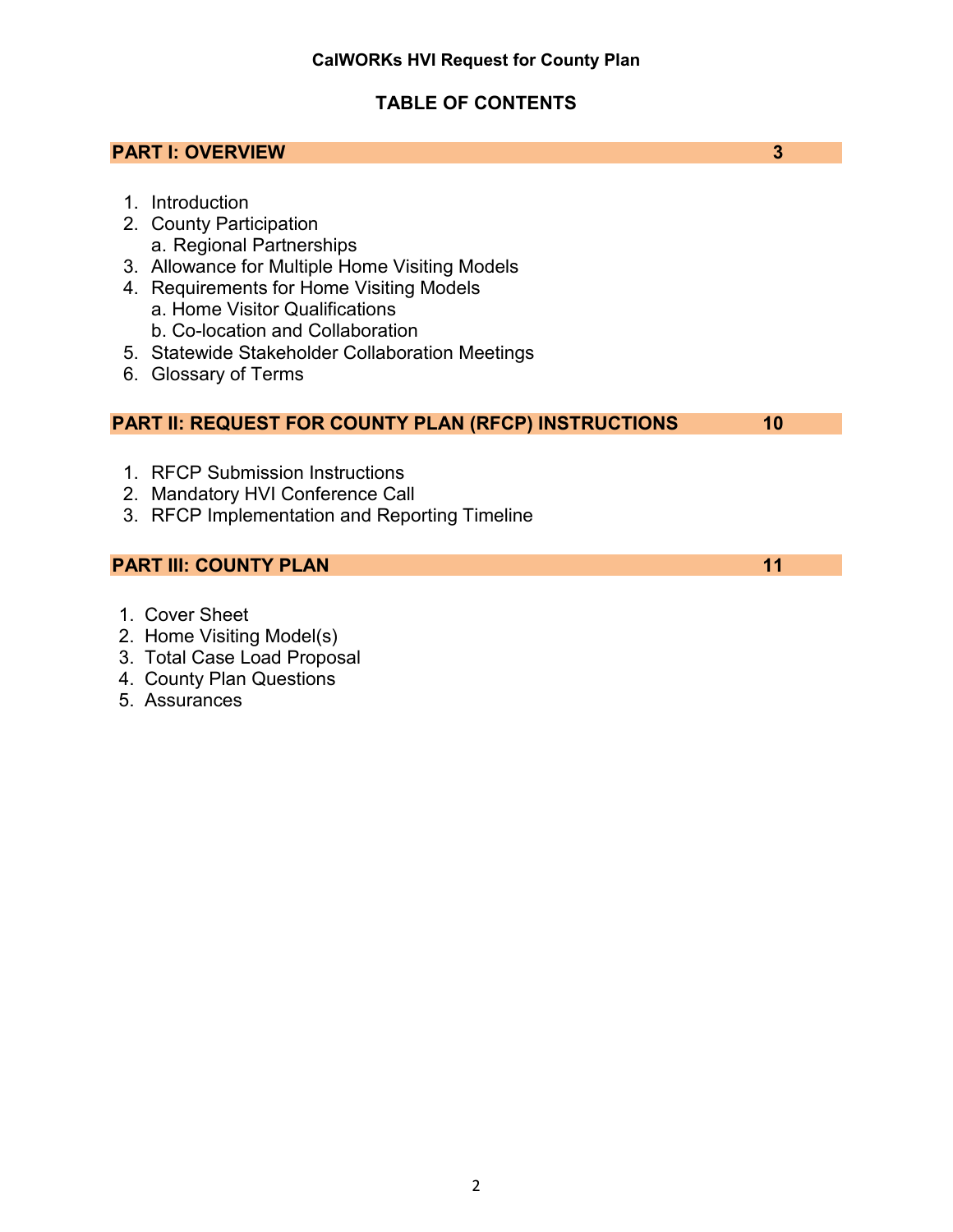### **PART I: OVERVIEW**

### **1. Introduction**

The California Department of Social Services (CDSS) is requesting county proposals for the California Work Opportunity and Responsibility to Kids (CalWORKs) Home Visiting Initiative (HVI).

The nature of this proposal is a competitive process. It is possible that counties may not receive funding or may not receive the full amount of their request. In evaluating county requests, the CDSS will give priority to those counties that meet the evaluation criteria in Part I – number 4 of the RFCP.

The CDSS will award funds to participating counties for the purpose of providing voluntary, high-quality, evidence-based, and culturally responsive home visiting services to support the positive health, development, and well-being outcomes for pregnant and parenting women, families, and infants born into poverty. The HVI aims to expand CalWORKs participant's educational, economic, and financial capability opportunities to improve the likelihood that they will exit poverty.

### **2. County Participation**

The CDSS will accept one application per county from either the County Welfare Department (CWD) or county Department of Public Health (DPH). Counties should determine which department has the greatest capacity to meet the requirements of the program and deliver services effectively and efficiently. A Memorandum of Understanding (MOU) between the participating county agencies must be submitted prior to implementation. This agreement should include, but not be limited to, each agencies' specific roles and responsibilities, data sharing, and communication expectations. If the county DPH serves as the lead, the CWD must agree to participate and collaborate.

Counties that choose to participate in the program must ensure the home visiting model(s) used, meets the minimum requirement established by the CDSS. All submitted county plans will be assessed by the CDSS staff to determine that they are complete and meet the criteria outlined.

### a. Regional Partnerships

Counties may choose to partner with other counties to deliver home visiting services regionally. Partnering counties must submit a joint RFCP by the due date. Additionally, a MOU between the counties, and an outline of specific roles and responsibilities in the implementation of the HVI shall be submitted to the CDSS prior to implementation.

### **3. Allowance for Multiple Home Visiting Models**

Counties have the flexibility to use multiple home visiting models. If counties choose to use more than one home visiting model, a MOU, or other formal agreement between the county and each home visiting agency must be submitted prior to implementation.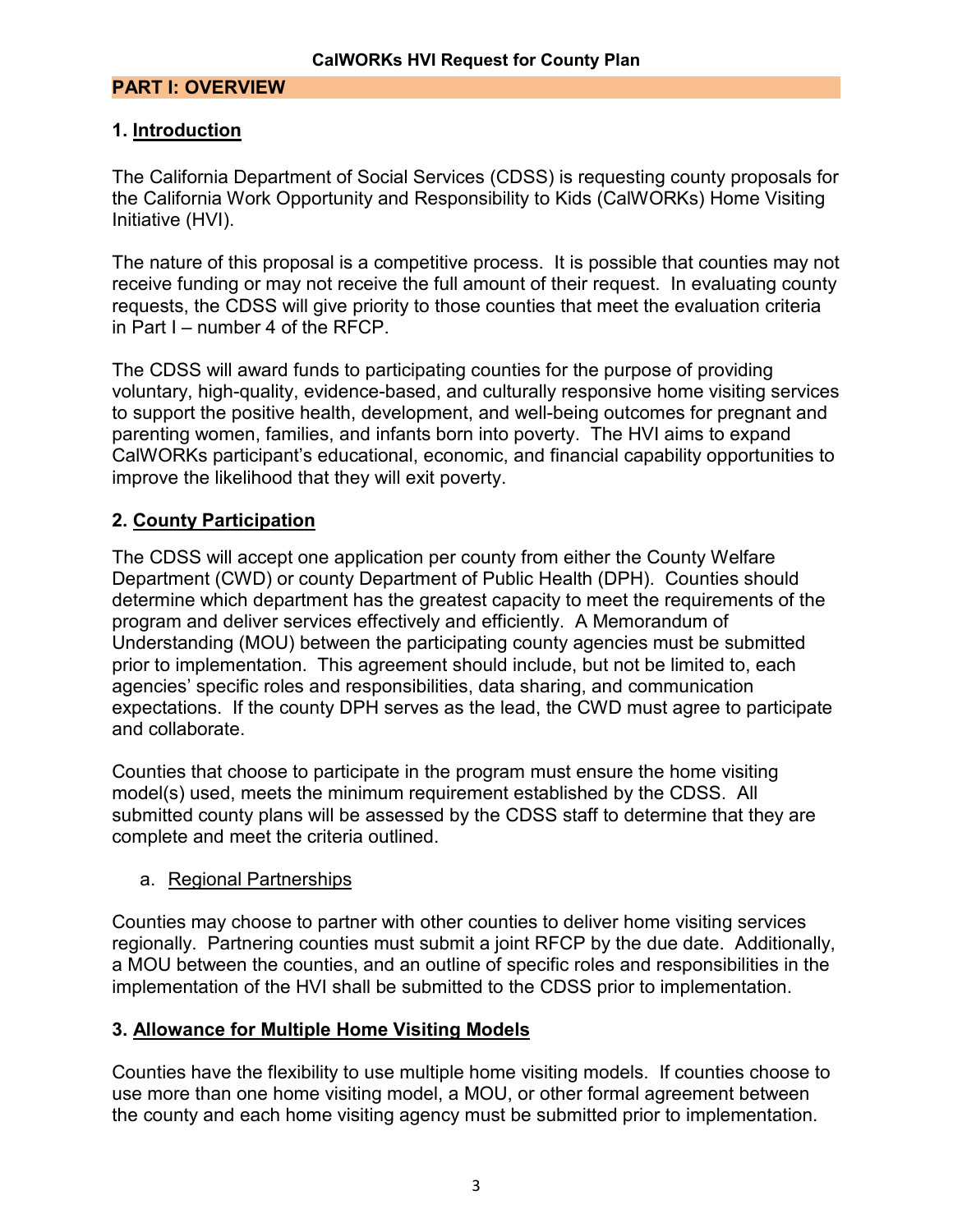### **4. Requirements for Home Visiting Models**

To be determined eligible for funding, the home visiting model must have demonstrated evidence of effectiveness (See HomVEE in the Glossary of Terms). Evidence-based home visiting models that are not identified by HomVEE to meet United States Department of Health and Human Services (HHS) criteria for evidence-based home visiting programs must submit a copy of the model's evaluation of efficacy.

In addition to the evidence-based model criteria, approval of the county plan is contingent upon counties and each home visiting model's ability to implement the mandatory criteria outlined below and demonstrate the capacity to integrate additional criteria in the delivery of home visiting services. The Department will utilize the scoring criteria as referenced below.

#### **Criteria Description Home Visiting Model X Yes** ☐ **No** The home visiting model is identified by HomVEE to meet the HHS criteria for evidence-based home visiting programs or the home visiting model is an evidence-based model with an evaluation included with the RFCP. *Please note, home visiting models without an evaluation will not be considered for funding.* **Capacity X Yes** ☐ **No** The home visiting model demonstrates capacity to serve the linguistic and cultural needs of the target population. **Ability to Serve Target Populations X Yes** ☐ **No** The home visiting model demonstrates a plan to offer and continue to provide home visiting services to the target population of pregnant women with no other children, or first-time caretaker relatives of children less than twenty-four months old. **Home Visitor Qualifications** x **Yes** ☐ **No** Home visitors are registered nurses, nurse practitioners, social workers, or other persons able to provide culturally and linguistically appropriate services who are trained and certified, and have completed a background check. **Training X Yes** ☐ **No** Home visitors will complete all required trainings as outlined in the Part III - Assurances, prior to visiting homes. **Implementation X Yes** ☐ **No** Home visiting services will begin being offered no later than April 1, 2019. **Duration X Yes** ☐ **No** The home visiting model includes the provision of home visiting services for a minimum of 24 months. **Home Visiting Outcome Domains X Yes** ☐ **No**  The home visiting model includes collaboration with other service providers to leverage and expand resources and referrals relating to all of the following: (1) Prenatal, infant, and toddler care; (2) Infant and child nutrition; (3) Developmental screening and assessments; (4) Parent education, parent and child interaction, child development, and child care; (5) Job

### Mandatory Criteria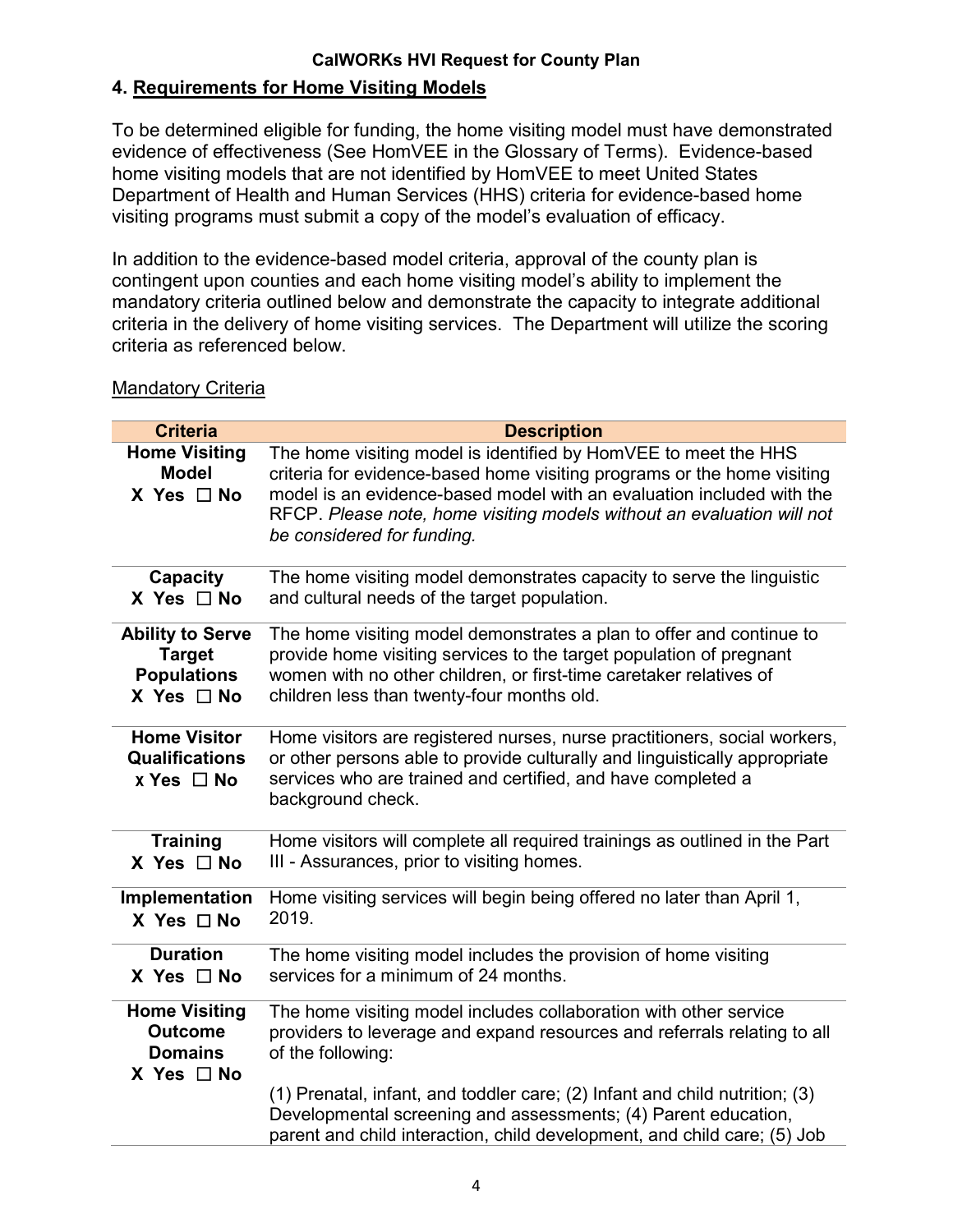| <b>Criteria</b>                                                         | <b>Description</b>                                                                                                                                                                                                                                                                   |
|-------------------------------------------------------------------------|--------------------------------------------------------------------------------------------------------------------------------------------------------------------------------------------------------------------------------------------------------------------------------------|
|                                                                         | readiness and barrier removal; and, (6) Domestic violence and sexual<br>assault, mental health, and substance abuse treatment.                                                                                                                                                       |
| Case<br><b>Management</b><br>$X$ Yes $\Box$ No                          | The home visiting agency and the county have, or plan to establish, a<br>collaborative case management plan.                                                                                                                                                                         |
| <b>Screening and</b><br><b>Assessment</b><br>Tools<br>$X$ Yes $\Box$ No | The home visiting agency used standardized data collection tools (E.g.<br>screenings, assessments, questionnaires, interviews), and procedures<br>to evaluate the status and track progress in educational,<br>developmental, health, and other domains for the child and the adult. |
| <b>Data Collection</b><br>$X$ Yes $\Box$ No                             | The home visiting model has policies, procedures, and systems in<br>place to collect data for evaluation purposes.                                                                                                                                                                   |

### **If you answered "NO" to any of the above mandated requirements, please DO NOT complete the RFCP. All of the mandatory criteria listed above are required.**

### **Additional Criteria**

County plans will also be scored and evaluated considering the following criteria:

| <b>Criteria</b>                           | <b>Description</b>                                                                                                                                              |
|-------------------------------------------|-----------------------------------------------------------------------------------------------------------------------------------------------------------------|
| <b>Experience</b>                         | The home visiting agency has a minimum of three years of<br>experience serving CalWORKs clients or CalWORKs-eligible clients.                                   |
| <b>Model Fidelity</b>                     | Home visiting agency has the appropriate supervision and<br>infrastructure to maintain fidelity to the model.                                                   |
| <b>Outreach</b>                           | Home visiting recruitment and outreach strategies are established.                                                                                              |
| <b>Frequency</b>                          | The home visiting agency has a demonstrated capacity to provide<br>services to the same participant at least monthly and multiple times<br>per month as needed. |
| <b>Attrition</b>                          | Home visiting agency has a plan to minimize attrition.                                                                                                          |
| <b>Early Learning</b><br><b>Setting</b>   | Processes and procedures are in place to ensure home visitors<br>encourage CalWORKs participants to engage in high-quality early<br>learning settings.          |
| <b>Resources for</b><br><b>Immigrants</b> | Home visiting model has a comprehensive plan to ensure home<br>visitors connect families with immigration services and resources.                               |
| <b>Material</b><br>Goods                  | There is an established procedure to allocate funds for health and<br>safety related items.                                                                     |
| <b>Co-location</b>                        | The home visiting agency co-locates with a CWD or provides a<br>feasible reason as to why they are unable to co-locate.                                         |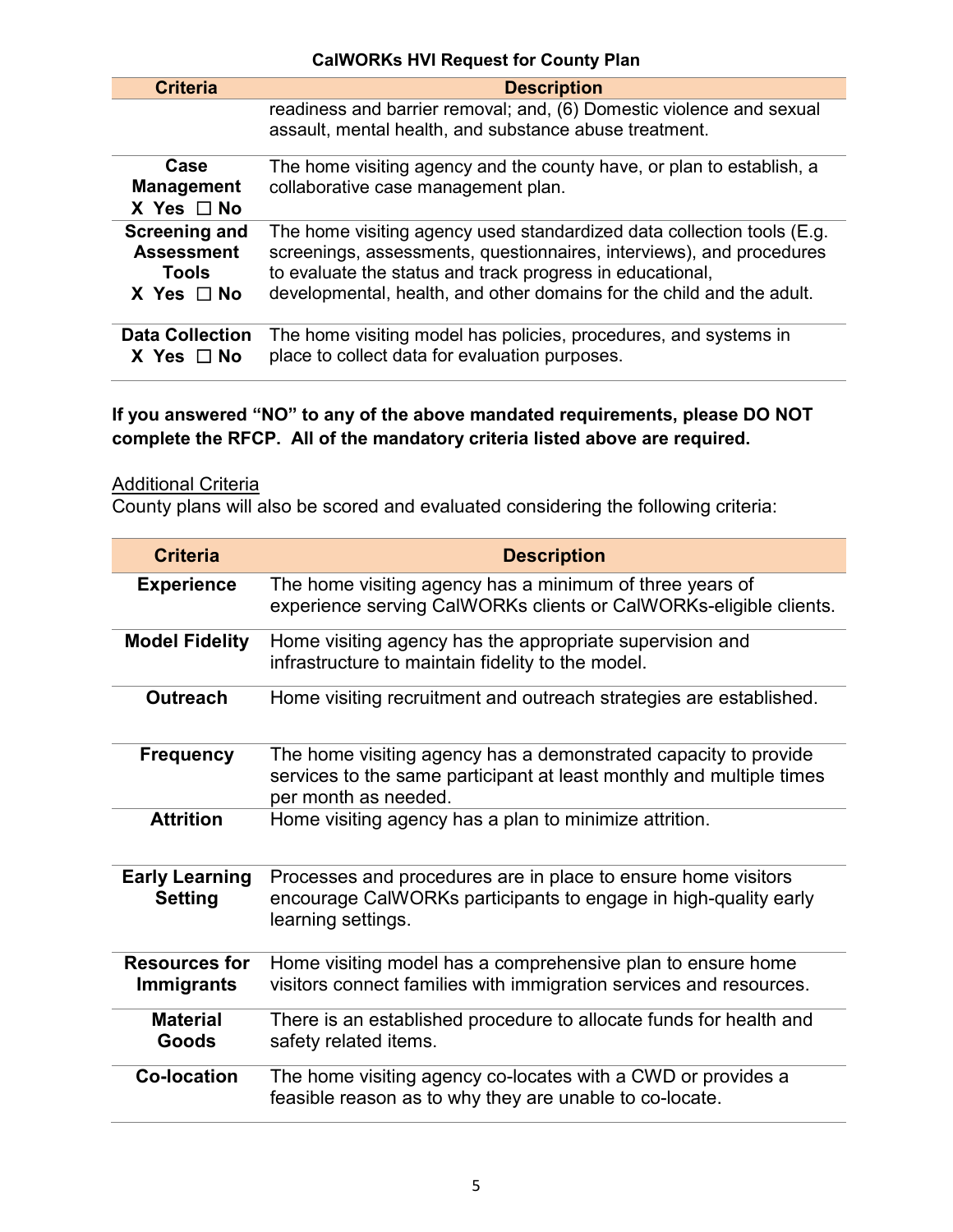| <b>CalWORKs HVI Request for County Plan</b> |  |  |  |  |  |
|---------------------------------------------|--|--|--|--|--|
|---------------------------------------------|--|--|--|--|--|

| <b>Criteria</b>       | <b>Description</b>                                                                                                                                                                                                     |
|-----------------------|------------------------------------------------------------------------------------------------------------------------------------------------------------------------------------------------------------------------|
| <b>Collaboration</b>  | Participation in a multi-disciplinary group that focuses on home<br>visiting.                                                                                                                                          |
| <b>Sustainability</b> | The home visiting agency has a strategic plan for sustainability of<br>funding for home visiting services to the CalWORKs populations.<br>(E.g. funding from local sources, leveraging federal or other<br>resources). |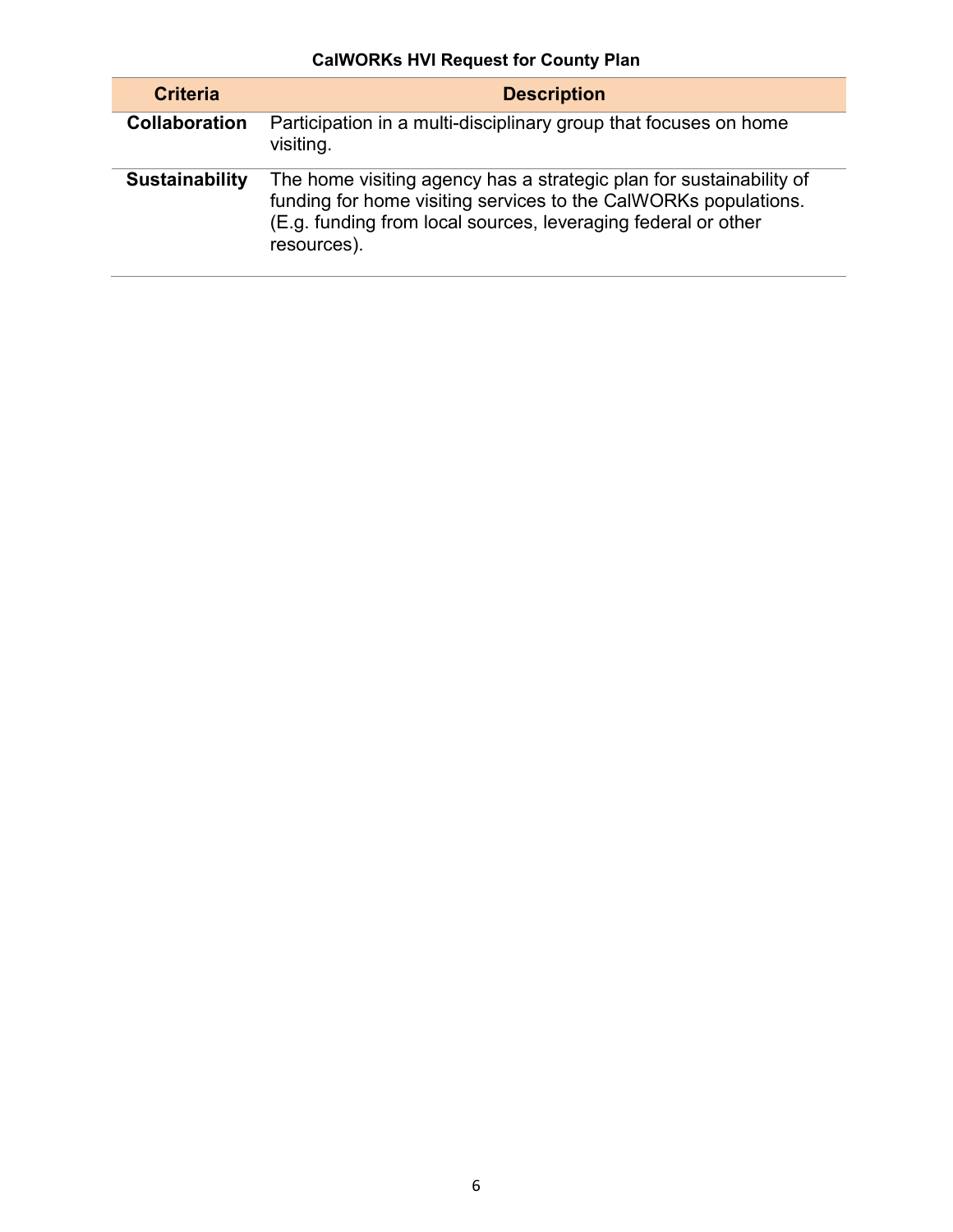### a. Home Visitor Qualifications

In the proposal, counties must describe how they will ensure that home visiting agencies recruit and retain home visitors that reflect the population of the CalWORKs program. Home visits must be provided by a registered nurse, nurse practitioner, social worker, or other person able to provide culturally appropriate services, who is trained and has completed a background check.

Counties are required to provide evidence of home visitor qualifications. (Information about required home visitor trainings can found in Part III - Assurances).

### b. Co-location and Collaboration

Participating counties are strongly encouraged to co-locate home visitors and County CalWORKs staff in order to facilitate communication and coordination of services.

The county and home visiting agency are highly encouraged to participate in a local multi-disciplinary group that focuses on home visiting. The workgroup will have the opportunity to share best practices, improve service delivery, ensure systems integration, and develop solutions to issues that may arise.

Local home visiting workgroup partners may include, but are not limited to, local and state home visiting agencies; representatives of counties; CalWORKs clients; advocates; home visitors; home visiting experts; behavioral health organizations; family resource centers; local First 5 Commissions; and other interested partners.

### **5. Statewide Stakeholder Collaboration Meetings**

The CDSS will convene counties with participating home visiting programs twice annually, beginning no later than April 1, 2019, to share challenges, lessons learned, and best practices. These meetings shall be maintained indefinitely to provide continuous quality improvement utilizing the data collected.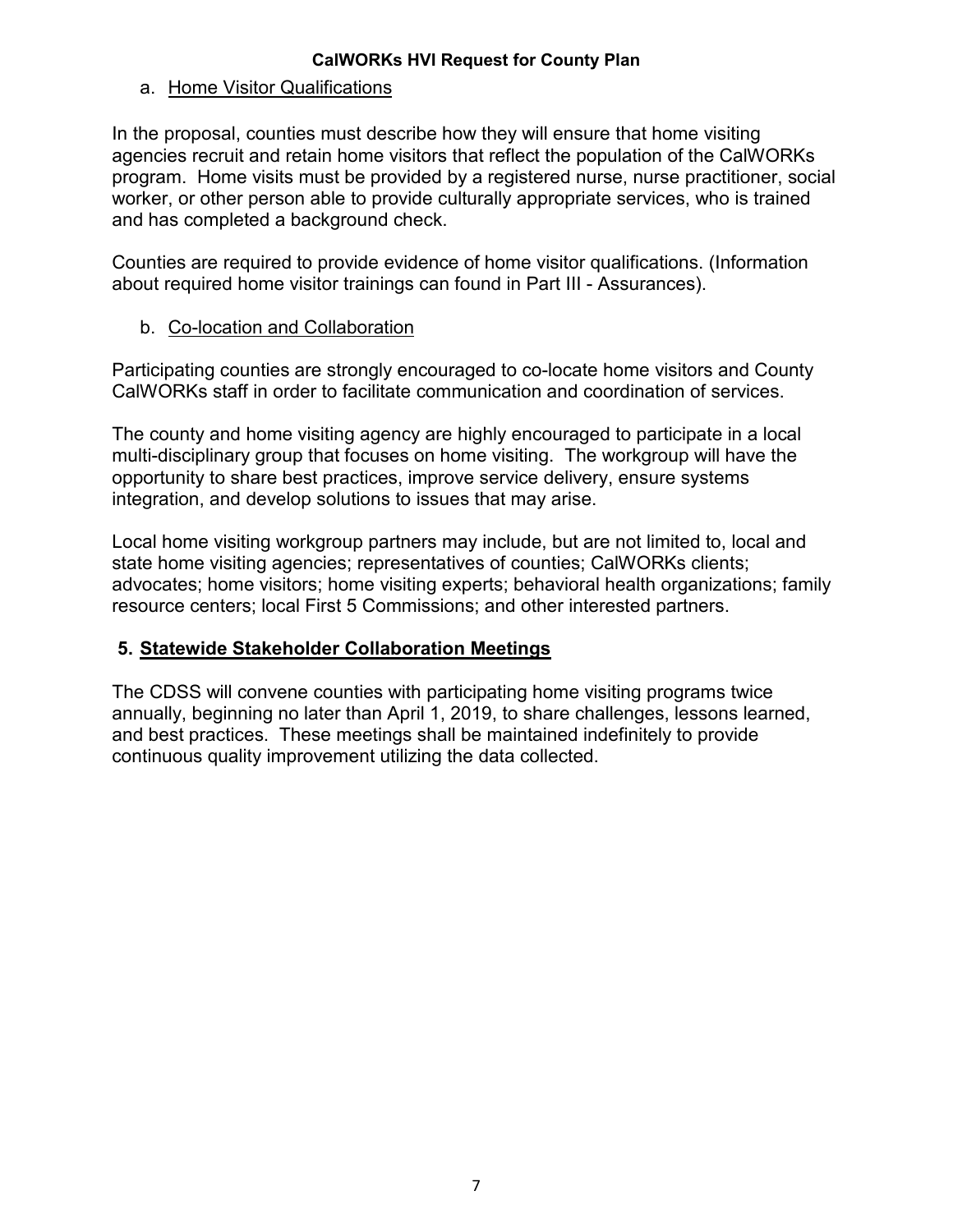## **6. Glossary of Terms**

| <b>Terms</b>                                        | <b>Definitions</b>                                                                                                                                                                                                                         |
|-----------------------------------------------------|--------------------------------------------------------------------------------------------------------------------------------------------------------------------------------------------------------------------------------------------|
| <b>Assistance Unit (AU)</b>                         | A group of related persons living in the same home who<br>have been determined eligible for the California Work<br>Opportunity and Responsibility to Kids cash assistance<br>(Manual of Policies and Procedures, Section 47-110 (a)<br>(2) |
| <b>CalWORKs</b>                                     | California Work Opportunity and Responsibility to Kids                                                                                                                                                                                     |
| <b>CalWORKs Exemption</b>                           | A CalWORKs applicant or recipient who is not required to<br>participate in Welfare-to-Work activities as a condition of<br>eligibility for aid (Manual of Policies and Procedures,<br>Section 42-701 (e) (3))                              |
| <b>CalWORKs Volunteer</b>                           | A CalWORKs applicant or recipient who, though not<br>required to participate in the Welfare-to-Work Program,<br>chooses to participate (MPP, Section 42-701 (v) $(2)$ )                                                                    |
| <b>Caretaker Relative</b>                           | Related by blood, marriage or adoption who is within the<br>fifth degree of kinship to the dependent child (Manual of<br>Policies and Procedures, Sections 82-808.1 and .11)                                                               |
| <b>Child-Only Cases</b>                             | A CalWORKs AU that does not include an eligible adult,<br>except an adult who has been sanctioned due to non-<br>compliance with Welfare-to-Work requirements (Manual<br>of Policies and Procedures, Section 40-103.9)                     |
| <b>Cultural Competence</b>                          | The ability to interact effectively with people of different<br>cultures                                                                                                                                                                   |
| <b>County Welfare</b><br><b>Department (CWD)</b>    | The agency that administers the CalWORKs programs at<br>the county level (Manual of Policies and Procedures,<br>(Section 42-701 (c) (6))                                                                                                   |
| <b>Early Learning Setting</b>                       | An environment that provides high-quality<br>developmentally appropriate instruction and activities that<br>engage children during their early years. (California<br>Department of Education)                                              |
| <b>Evidence-Based Home</b><br><b>Visiting Model</b> | A home visiting model approved by the department,<br>considering criteria developed by the HHS for evidence-<br>based home visiting (See HomVEE)                                                                                           |
| Home                                                | A temporary or permanent residence or living space, or<br>another location identified by the AU (Assembly Bill 1811)                                                                                                                       |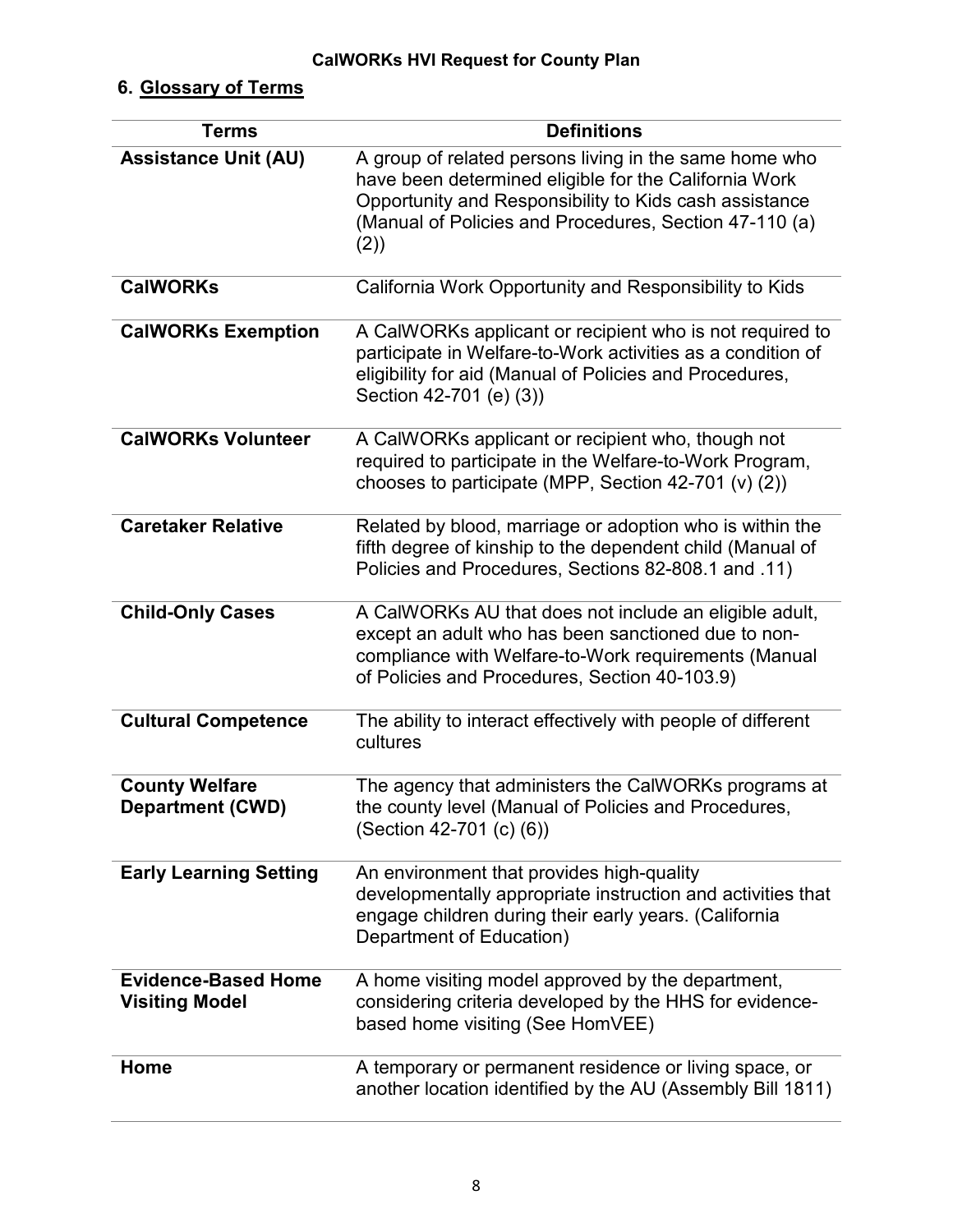|                       | <b>CalWORKs HVI Request for County Plan</b>                                                                                                                                                                                                                                                                                                                  |
|-----------------------|--------------------------------------------------------------------------------------------------------------------------------------------------------------------------------------------------------------------------------------------------------------------------------------------------------------------------------------------------------------|
| <b>HomVEE</b>         | Home Visiting Evidence of Effectiveness - Mathematica<br>Policy Research reviewed the evidence of effectiveness<br>for specific home visiting models to determine if the<br>models meet the HHS criteria for an evidence base.<br>(https://homvee.acf.hhs.gov/)                                                                                              |
| <b>HVI</b>            | <b>CalWORKs Home Visiting Initiative</b>                                                                                                                                                                                                                                                                                                                     |
| <b>Material Goods</b> | Goods purchased for a program participant's household<br>related to care, health, and safety of the child and family.<br>Material goods include, but are not limited to: child safety<br>kits, car seats, appliance repairs, adaptive equipment for<br>children with disabilities, and resources related to child<br>and family language and literacy needs. |
| <b>MOU</b>            | Memorandum of Understanding                                                                                                                                                                                                                                                                                                                                  |
| <b>MPP</b>            | <b>Manual of Policies and Procedures</b><br>http://www.cdss.ca.gov/inforesources/Letters-<br>Regulations/Legislation-and-Regulations/CalWORKs-<br><b>CalFresh-Regulations</b>                                                                                                                                                                                |
| <b>Outcome Domain</b> | A group of related outcomes that measure the same or<br>similar constructs (HomVEE)                                                                                                                                                                                                                                                                          |
| <b>RFCP</b>           | <b>Request for County Plan</b>                                                                                                                                                                                                                                                                                                                               |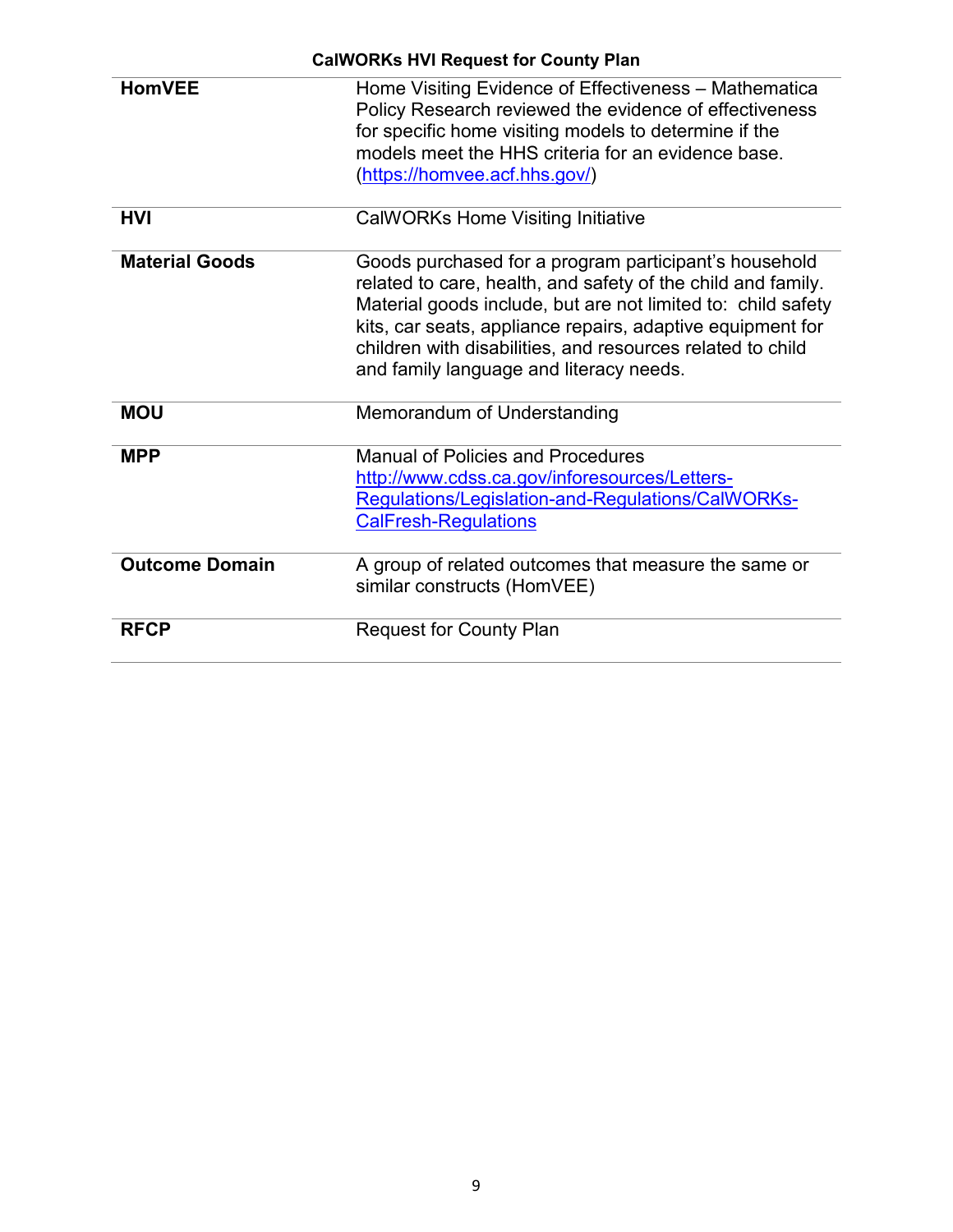### **PART II: REQUEST FOR COUNTY PLAN INFORMATION AND IMPORTANT DATES**

### **1. RFCP Submission Instructions**

Counties must submit a completed county plan that complies with the requirements established in this RFCP along with all the requested documents to CalWORKsHVI@dss.ca.gov no later than **September 28, 2018**.

Include in the subject line: **FY 2018-19 HVI Request for County Plan**

### **2. Mandatory HVI Conference Call**

The CDSS will host a mandatory conference call to provide information on HVI and the RFCP, respond to questions, and explain other administrative requirements regarding the county plan and participation process.

**Date:** August 10, 2018 **Time:** 10:00 a.m. – 12:00 p.m. **Conference Call Number:** 1-213-929-4212 **Access Code:** 356370350 Please register for the mandatory conference call by using the following link: https://attendee.gotowebinar.com/register/1971130071177221123

### **3. RFCP Implementation and Reporting Timeline**

| <b>ACTIVITY</b>                                                                                         | DATE <sup>2</sup>                                                                     |
|---------------------------------------------------------------------------------------------------------|---------------------------------------------------------------------------------------|
| <b>RFCP Release Date</b>                                                                                | July 31, 2018                                                                         |
| <b>RFCP Conference Call</b>                                                                             | August 10, 2018                                                                       |
| <b>RFCP Due Date</b>                                                                                    | September 28, 2018                                                                    |
| Tentative Award Notification and All County Letter for<br><b>Participating Counties</b>                 | October 2018                                                                          |
| County and Home Visiting Program MOU/Formal<br>Agreement/Contracting and Data Sharing Agreements<br>Due | December 2018<br>(Prior to Implementation)                                            |
| Implementation                                                                                          | January 1, 2019 (services<br>must begin being offered no<br>later than April 1, 2019) |
| Data Collection and Monthly reports                                                                     | Monthly                                                                               |
| CDSS Home Visiting Work Group Convening                                                                 | April 2019<br>October 2019<br>(tentative)                                             |
| Evaluation Report Due to the Legislature                                                                | <b>January 10, 2022</b>                                                               |

l  $^2$  All dates are subject to change at the discretion of CDSS.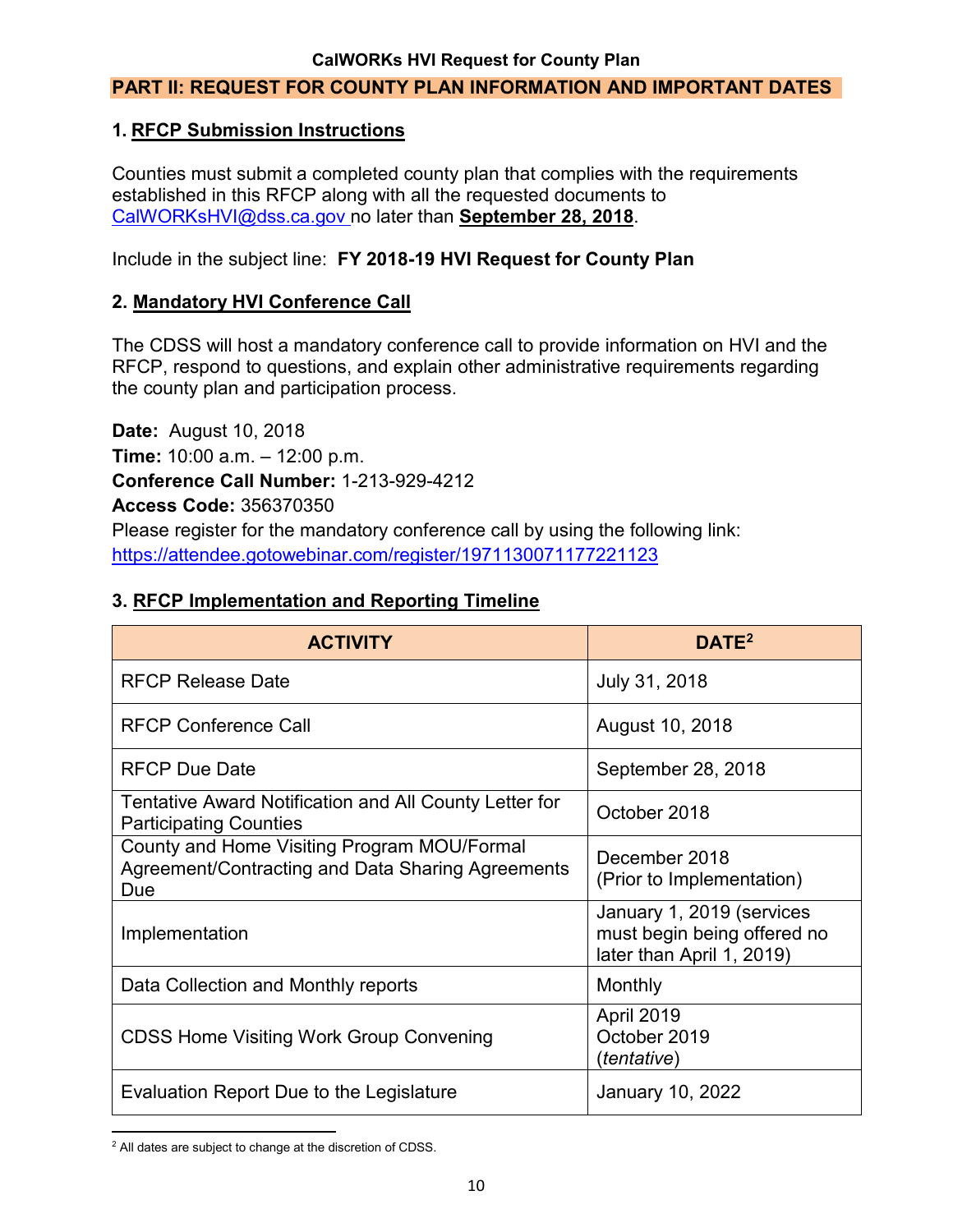### **PART III: COUNTY PLAN**

### **CalWORKs Home Visiting Initiative County Plan**

Term: January 1, 2019 – June 30, 2020

## **1. Cover Sheet**

| <b>DATE</b>                           | September 19, 2018                   |                                                          |  |  |  |
|---------------------------------------|--------------------------------------|----------------------------------------------------------|--|--|--|
| <b>COUNTY</b>                         | <b>Mono County</b>                   |                                                          |  |  |  |
| <b>DEPARTMENT</b>                     |                                      | <b>Department of Social Services</b>                     |  |  |  |
| <b>ADDRESS</b>                        |                                      | PO BOX 2969, Mammoth Lakes, CA 93546                     |  |  |  |
| <b>PRIMARY</b><br><b>AUTHORIZED</b>   | <b>NAME</b><br><b>Kathy Peterson</b> |                                                          |  |  |  |
| <b>CONTACT</b>                        | <b>TITLE</b>                         | <b>Director of Social Services</b>                       |  |  |  |
| <b>E-MAIL</b>                         | kpeterson@mono.ca.gov                | <b>PHONE</b><br>760-924-1763                             |  |  |  |
| <b>SECONDARY</b><br><b>AUTHORIZED</b> | <b>NAME</b>                          | <b>Molly DesBaillets</b>                                 |  |  |  |
| <b>CONTACT</b>                        | <b>TITLE</b>                         | <b>Executive Director of First 5 Mono</b>                |  |  |  |
| <b>E-MAIL</b>                         |                                      | <b>PHONE</b><br>760-924-7626<br>mdesbaillets@monocoe.org |  |  |  |
| <b>PRIMARY</b><br><b>FISCAL</b>       | <b>NAME</b>                          | <b>Suzanne West</b>                                      |  |  |  |
| <b>OFFICER</b><br><b>CONTACT</b>      | <b>TITLE</b>                         | <b>Staff Services Manager</b>                            |  |  |  |
| <b>E-MAIL</b>                         | swest@mono.ca.gov                    | <b>PHONE</b><br>760-924-1776                             |  |  |  |

\*Make additional copies of the cover page for regional county applications.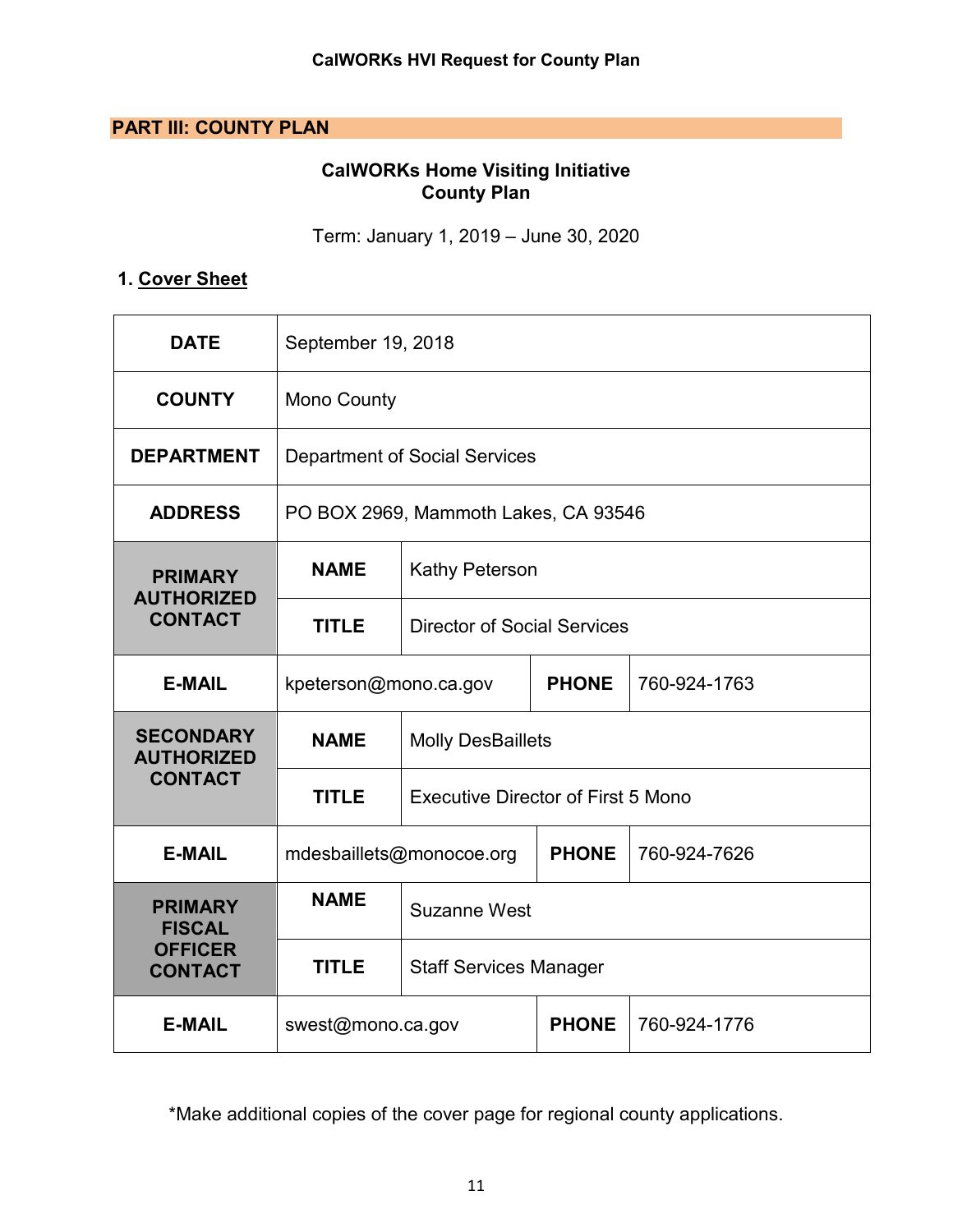### *2.* **Home Visiting Model(s) (more than one may be selected):**

| Indicate the evidence-based home visiting model(s) the county will utilize below:  |  |  |  |
|------------------------------------------------------------------------------------|--|--|--|
|                                                                                    |  |  |  |
| $\Box$ Early Head Start-Home Visiting (EHS-HV)                                     |  |  |  |
| $\Box$ Healthy Beginnings                                                          |  |  |  |
| $\Box$ Healthy Families America (HFA)                                              |  |  |  |
| $\Box$ Home Instruction for Parents of Preschool Youngsters (HIPPY) <sup>®</sup>   |  |  |  |
| $\Box$ Nurse Family Partnership (NFP)                                              |  |  |  |
| X Parents as Teachers (PAT) <sup>®</sup>                                           |  |  |  |
|                                                                                    |  |  |  |
| If the home visiting model is not listed above, please enter the name(s) of the    |  |  |  |
| model(s) here:                                                                     |  |  |  |
| Is the home visiting model evidence-based?                                         |  |  |  |
| $\Box$ Yes - An evaluation with outcomes in several HVI domains must accompany the |  |  |  |
| RFCP. (See home visiting outcome domains on page 4.)                               |  |  |  |
| $\Box$ No - Please do not complete the RFCP.                                       |  |  |  |
|                                                                                    |  |  |  |

### **3. Caseload Proposal**

### **Enter the total caseload your county intends to serve. When determining the caseload, assess your county's capacity to manage the caseload.**

The target population identified in this program is a voluntary participant who is a member of a CalWORKs AU, who is pregnant with no other children at the time of enrollment, or a first-time parent, or caretaker relative of a child less than twenty-four months at the time he or she enrolls in the HVI program.

The county may serve additional CalWORKs clients with children under the age of two as long as the county continues to offer and provide home visiting services to the primary target population noted above.

The services offered via the HVI are not entitlement services and participating counties may limit the number of families participating in the program to ensure that the costs do not exceed the amount of funds awarded to the county for this purpose. Funding awarded for the purpose of home visiting services provided under this article shall not supplant expenditures from any other existing funding sources subject to county control for home visiting services.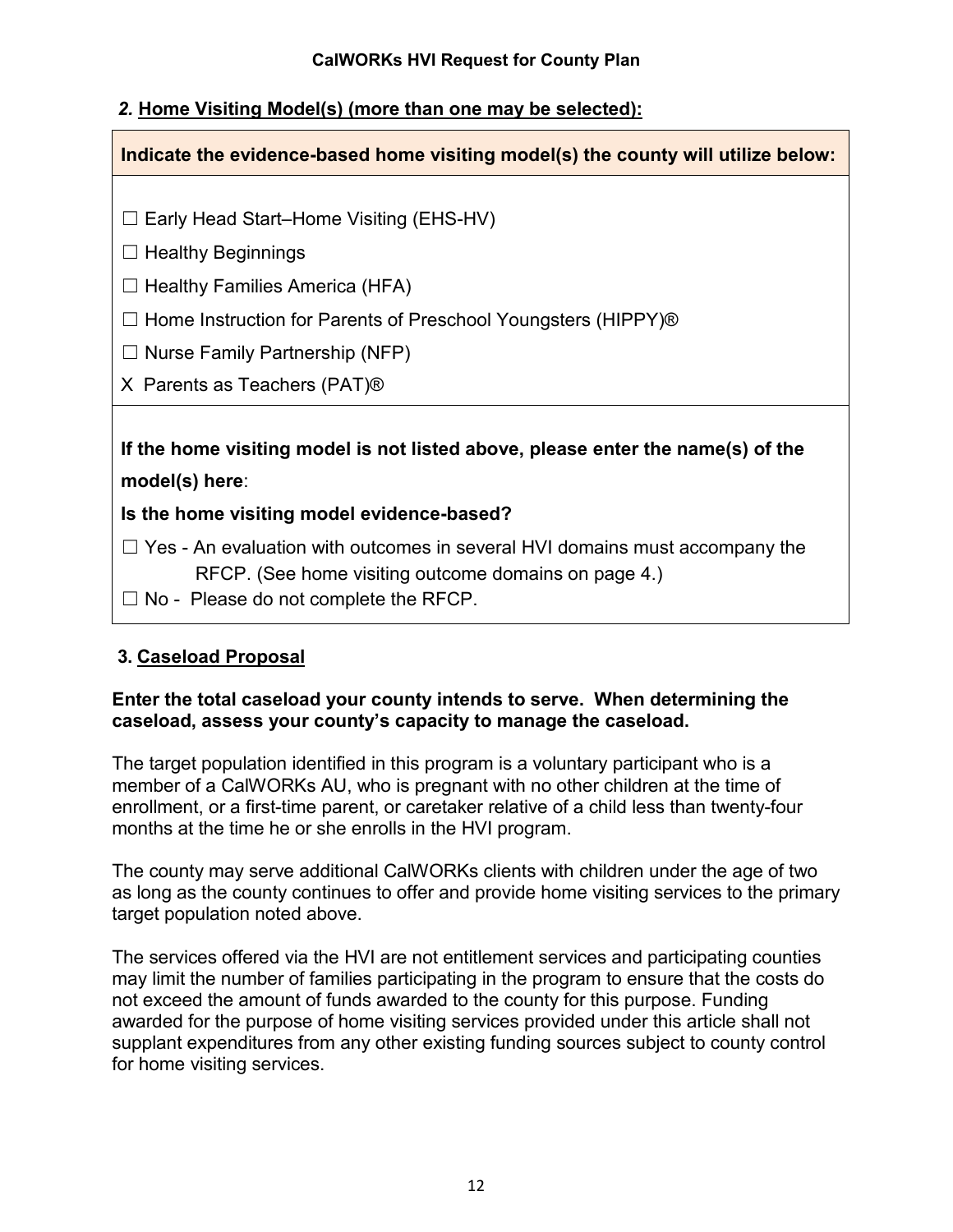### Target Population

| <b>Population Description</b>                       | <b>Proposed Caseload Count</b> |
|-----------------------------------------------------|--------------------------------|
| <b>CalWORKs Assistance Units - Pregnant</b>         | $\overline{2}$                 |
| with no other children at the time of               |                                |
| enrollment, or a first-time parent, or caretaker    |                                |
| relative of a child less than twenty-four           |                                |
| months                                              |                                |
| <b>Child-only - Pregnant with no other children</b> | 2                              |
| at the time of enrollment, or a first-time          |                                |
| parent, or caretaker relative of a child less       |                                |
| than twenty-four months                             |                                |

### Expanded Population

If a county chooses to serve an expanded population, include the proposed caseload below.

| <b>Types of Cases</b>                                                                                                                       | <b>Proposed Caseload Count</b> |
|---------------------------------------------------------------------------------------------------------------------------------------------|--------------------------------|
| Ex. Families with more than one child                                                                                                       |                                |
| Parent or caretaker relative with 1+<br>child(ren) at the time of enrollment, and<br>whose child(ren) have not yet entered<br>Kindergarten. | 5                              |
|                                                                                                                                             |                                |
|                                                                                                                                             |                                |

**Describe why the county is proposing to offer services to this population. Include any additional outcomes that would be expected based on this population. Describe how the county will ensure that the target population will continue to be served.**

.Given the small number of families projected to qualify for services, we hope to be able to serve more families to full expend the funds and make the best use of the training and administrative costs to benefit as many families as possible. Additional outcomes anticipated are a greater number of families served benefitting from the evidence-based model which exhibits the following outcomes: improved family functioning, improved school readiness, and reduced child abuse and neglect.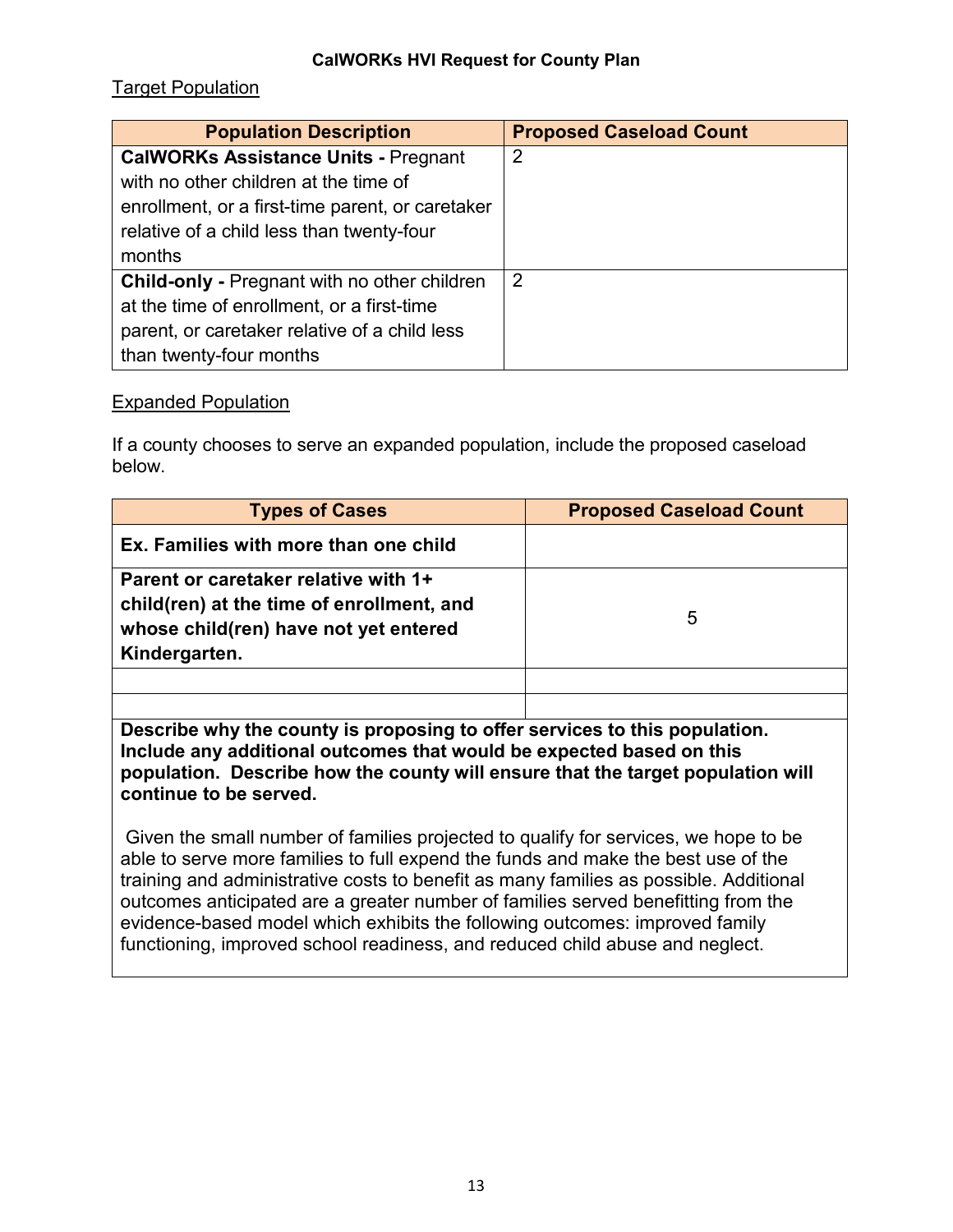### **4. County Plan Questions**

Please read the statements and questions below and provide a comprehensive response. Responses will be used to determine if the county has the capacity to implement the HVI as required by the CDSS.

### **Home Visiting Model(s)**

**a. Please identify the organizations and stakeholders the county consulted with to select a model(s) for the CalWORKs HVI. Include in your response why this home visiting model(s) was selected and how stakeholders will be engaged in implementation.**

The county welfare department, Mono County Department of Social Services (DSS), consulted with First 5 Mono on the proposed implementation of the home visiting portion of the CalWORKS HVI. First 5 Mono has an established home visiting program and a working relationship with DSS. The home visiting curriculum First 5 Mono uses is Parents as Teachers (PAT), a HomVEE approved evidence-based model. First 5 Mono has the employees, experience, and infrastructure to become an affiliate of PAT and maintain model fidelity for the purposes of providing the administration of a PAT affiliate and home visits under the HVI..

**b. Describe how the model(s) selected will address the specific needs of the populations identified to be served. Include in your response how many years of experience the agency has serving CalWORKs participants, how the home visiting agency and staff have the capacity to serve the linguistic, cultural, and demographic needs of the target population. Also include the policies and strategies that will be used by the program to address and avoid bias when serving participants.**

First 5 Mono's home visiting program has been running for eight years and serves all populations regardless of demographics or income, including CalWORKS participants. The program employs four Home Visitors, two of which are bilingual and are able to serve the Spanish speaking community linguistically, one is also bicultural. The program supervisor also provides home visits in alignment with PAT affiliate requirements.

The Home Visitors use the Parents as Teachers curriculum to provide regular visits centered around the following areas: parent-child interaction, developmentcentered parenting, and family well-being. For implementation of the HVI, First 5 Mono will become a PAT affiliate and Home Visitors and the Home Visiting Supervisor will be trained to model fidelity in PAT. Staff regularly attends training, conferences, and staff meetings which include implicit bias training, strengthsbased implementation, and cultural understanding.

**c. Describe the home visitor qualifications and training requirements. Include in your response how the home visiting agency and staff have the capacity to respond to participants who have experienced, or are experiencing, trauma related to adverse childhood experiences or other traumatic events. Also include how the agency will meet the required preservice training**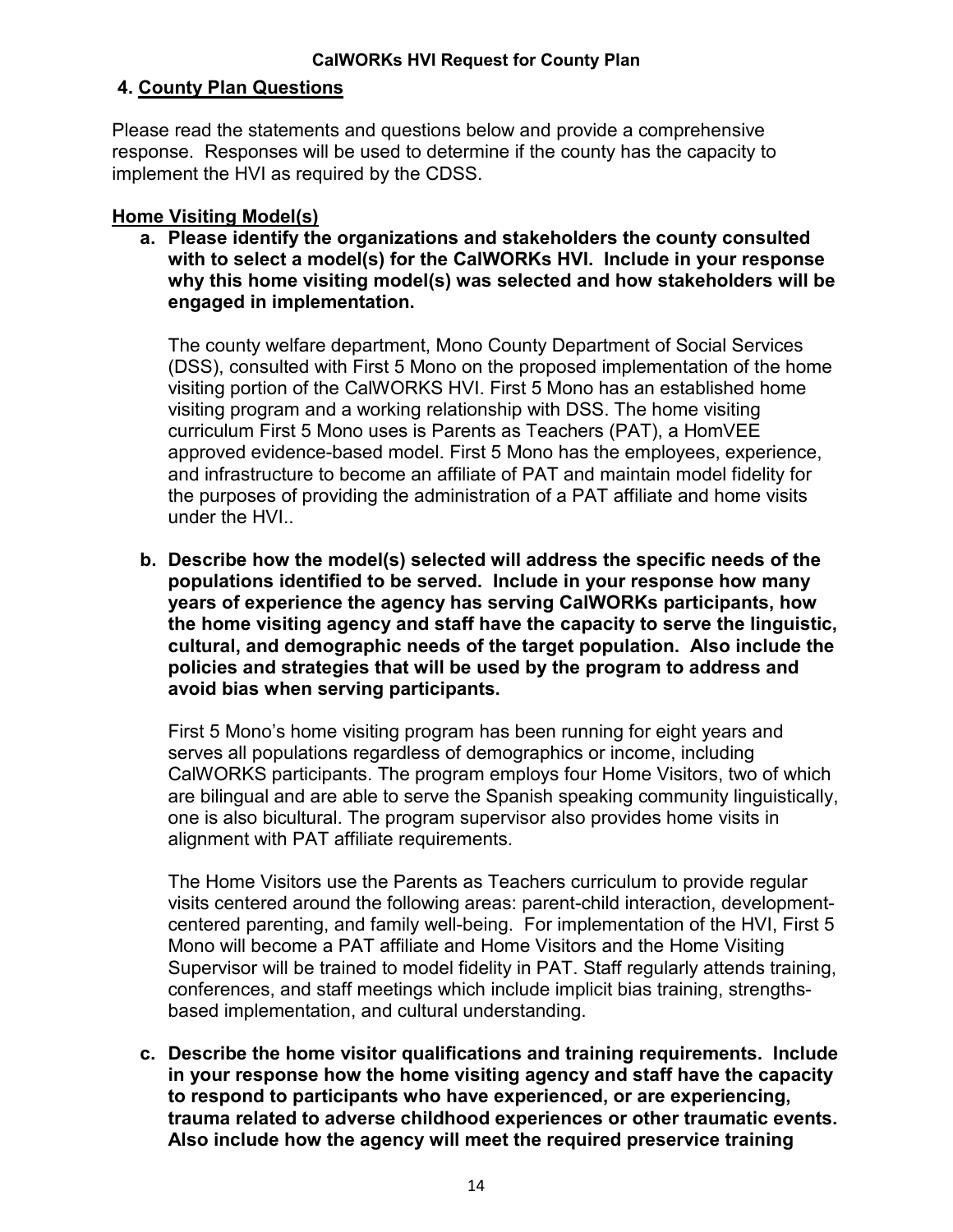### **requirements (See Part III - Assurances for more information).**

First 5 Mono Home Visitors are have completed the PAT Foundational Training, are Certified Lactation Educator Counselors (CLEC) and attend professional development every year such as First 5 CA or PAT conferences, adverse childhood experience trainings, Strengthening Families, and Trauma-Informed Care trainings. Upon notice of a funding award through HVI, First 5 Mono will commence activities to become a PAT affiliate by developing a program Affiliate plan and attending model implementation training.

Because DSS and First 5 serve overlapping populations and are familiar with each others' employees and additional services within the county, the alignment of knowledge of the two agencies is already in place. Referrals between the two agencies, releases of information, and wraparound services have commonly occurred over the history of the home visiting program. Additionally, First 5 already provides quarterly reporting for the CAPIT/CBCAP funds provided through DSS for home visits for families with high needs as defined by national standards.

### **d. Describe the model's standards of practice, curriculum used, and how the program maintains fidelity. Include in your response the supervision and support that will be offered to home visitors.**

As an affiliate of Parents as Teachers and user of the curriculum, First 5 Mono will follow the Essential Requirements to meet the PAT model fidelity. These include: 1) provide at least 2 years of home visiting services for prenatal to kindergarten entry including, 2) 12 visits per year to non high needs families and 24 visits per year to high needs families, 3) allow no more than 60 visits per month per full-time parent educator (Home Visitor), 4) meet the employment qualifications of a parent educator, 5) conduct 1 hour of reflective supervision and 2 hours of staff meetings per parent educator per month, 6) convene an advisory committee every 6 months, 7) a supervisor may not supervise more than 12 parent educators, 8) new parent educators and supervisors will attend the PAT Foundational and Model Implementation Training, 9) complete annual PAT certification renewal and professional development process per parent educator, 10) develop and document goals with each family, 11) complete a family-centered assessment within 90 days of enrollment and then annually, 12) use the Foundational Personal Visit Plans and Personal Visit Planning Guide forms from the PAT Foundational Curriculum for delivery of visits, 13) provide at least 12 group connections per year, 14) complete child health screenings using the Child Health Record form, 15) complete developmental screenings, 16) complete ongoing developmental surveillance using the Milestones form, 17) offer resource connections for families, 18) collect annual feedback from the families served, 19) report of data annually to PAT using the Affiliate Performance Report (APR), and 20) choose 2 measurable outcomes for families that align with program goals.

As a PAT affiliate, First 5 Mono will receive support from PAT in meeting program requirements, infrastructure, and implementation. First 5 Mono Home Visitors receive direct support and communication from the Executive Director through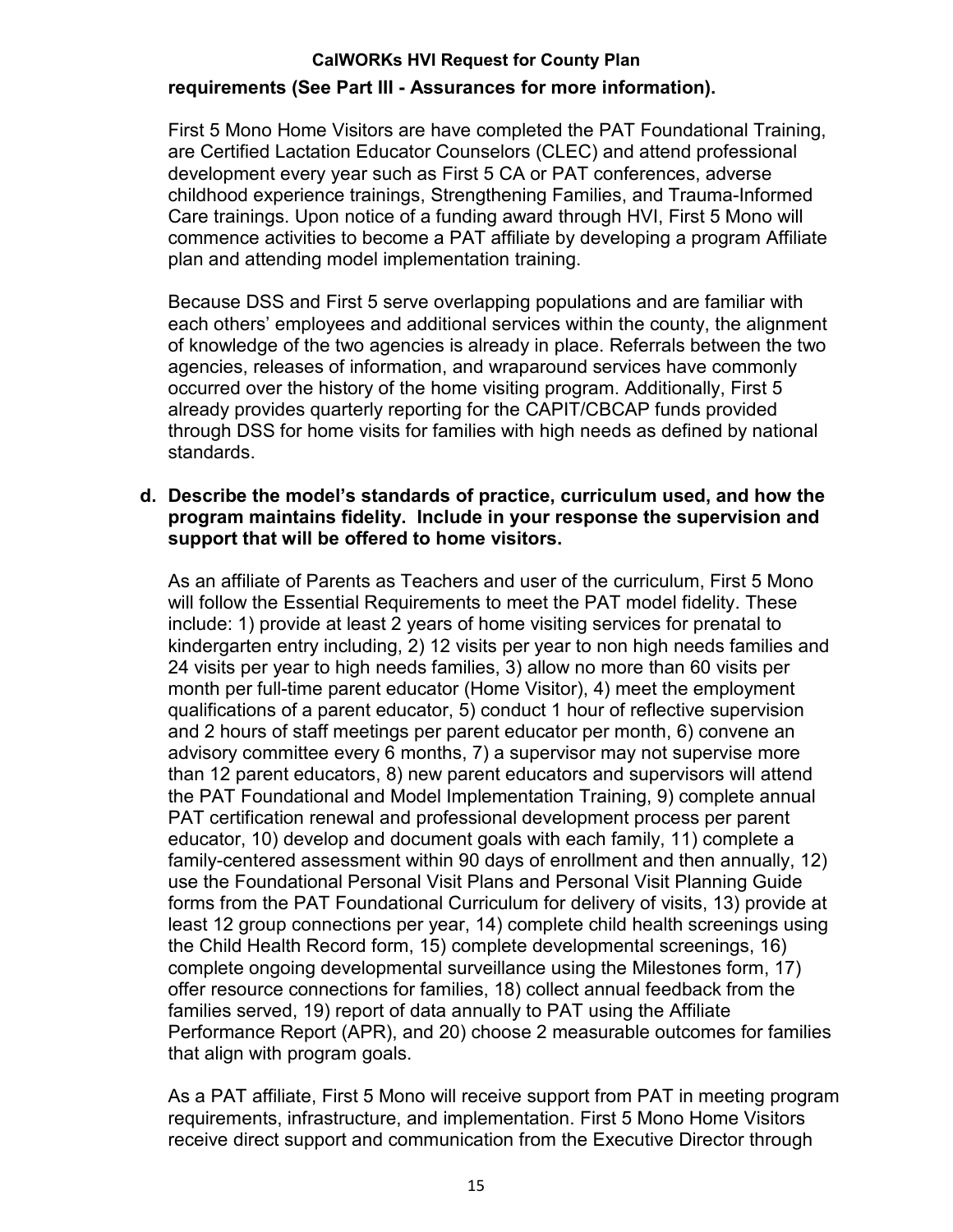ongoing case management, file review, staff meetings, and monthly reflective supervision meetings. First 5 Mono offers multiple Professional Development opportunities to Home Visitors throughout the year via in-person trainings and online.

### **Outreach and Implementation Strategies**

**a. Please describe the plan for identifying, screening, and recruiting participants. Include in your response a timeline, specifying when outreach will begin, what modalities will be used, and who will be conducting the outreach.**

The CalWORKS caseworker will identify families enrolled in CalWORKS who are eligible for the HVI and choose to opt in to the HVI. For current ongoing CalWORKS cases, the caseworker will identify eligible participants who wish to opt in, and refer to First 5 by April 1, 2019. For all new CalWORKS cases after April 1, 2019, the participant will be assessed for HVI eligibility once the case has active CalWORKS status and the referral to First 5 of clients who wish to opt in will be made within one week of this time. Per First 5 internal policy, a Home Visitor will contact the participant to set up a home visit within 3 business days of receiving the referral.

Eligible HVI participants include, at the time of HVI enrollment, any CalWORKS assistance unit who is pregnant with no other children or a first-time parent/caretaker relative of a child less than 24 months.

Any extended population (parent or caretaker relative with 1+ child(ren) at the time of enrollment, and whose child(ren) have not yet entered Kindergarten) may also be referred to First 5 for home visits, but only after the HVI has been offered to all eligible participants and there remains home visit availability to any future eligible CalWORKS HVI participants.

### **b. Describe the frequency and duration of home visiting services. How many times per month will CalWORKs participants receive home visits? What is the model's program duration?**

The Parents as Teachers model requires 12 home visits for non high-needs families and 24 visits for high-needs families in the first year, with a minimum of 2 years of home visits for all families. High-needs families include those who meet more than one of the following national high needs standards: low income, low education, child or parent with a disability, homeless, teen parent, substance abuse, foster parent, unstable housing, incarcerated parent, very low birth weight, domestic violence, recent immigrant, death in the immediate family, child abuse or neglect, or an active military family.

CalWORKS HVI participants will be offered 48 hour-long visits over two years, twice per month, at home or an alternate location, at a pre-scheduled time established by the Home Visitor and caregiver(s).

### **c. Please describe the plan for minimizing attrition in the CalWORKs HVI.**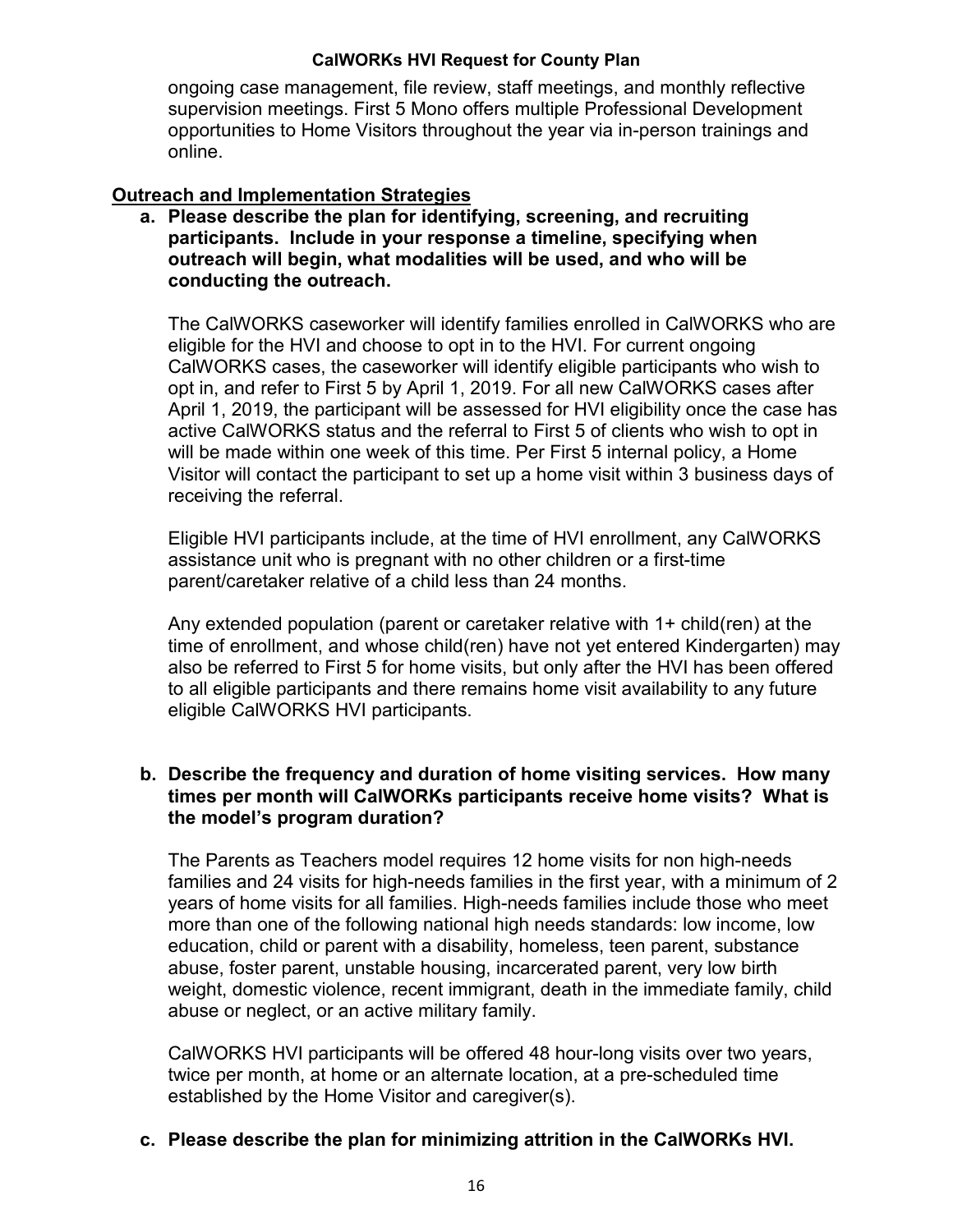Home Visitors will routinely contact participants via phone, text, or email, offer a flexible visit schedule, and can meet the family at their own home, creating easy access for a family to stay enrolled in the HVI. The program will also provide a free book at least once a year and referrals to other programs as the need arises.

### **Connection to Community Resources**

**a. Please outline the plan for coordination between the home visitors and community resources and referrals relating to all of the following: (1) Prenatal, infant, and toddler care; (2) Infant and child nutrition; (3) Developmental screening and assessments; (4) Parent education, parent and child interaction, child development, and child care; (5) Job readiness and barrier removal; and, (6) Domestic violence and sexual assault, mental health, and substance abuse treatment. Include in your response how the home visitor will connect the families to these resources.**

For referrals to resources below, Home Visitors will provide a family with the contact information for an agency, make known the services offered, actively contact the agency with the family, or send a paper referral (such as for Early Intervention), and later follow up to see if the resource was accessed or if further assistance is needed. The CalWORKS caseworker and Home Visitor will communicate referrals made and accessed.

(1) Home Visitors will provide PAT handouts and discussions on prenatal, infant, and toddler care, provide dental supplies to parents and children, and refer families to local assistance agencies such as DSS, WIC, Inyo Mono Advocates for Community Action (IMACA), SafeKids, pediatricians, optometrists, and dentists.

(2) Home Visitors will provide PAT handouts, assistance, and discussions on infant and child nutrition topics such as breastfeeding, age-appropriate meal planning, choosing healthy foods, and healthy routines. Local nutrition and food assistance resources available are: WIC, DSS, IMACA, Salvation Army, Pediatrics, and dentists.

(3) Once a year as a minimum (and more often as determined by screening results), Home Visitors will offer Ages & Stages Questionnaires (ASQs) and as indicated ASQ Social-Emotional. Depending on the results, further activities to strengthen a child's development will be suggested or the family is referred to a local Early Intervention organization for further assessment.

(4) Through the PAT program, Home Visitors support families in their role as their child's first and most important teacher while teaching parents about child development. Home Visitors will refer parents to locally-offered parenting courses, early literacy and school readiness events, the Raising A Reader program, community fairs and events, child/parent playgroups, and to the resource and referral agency, IMACA, for preschool or childcare enrollment.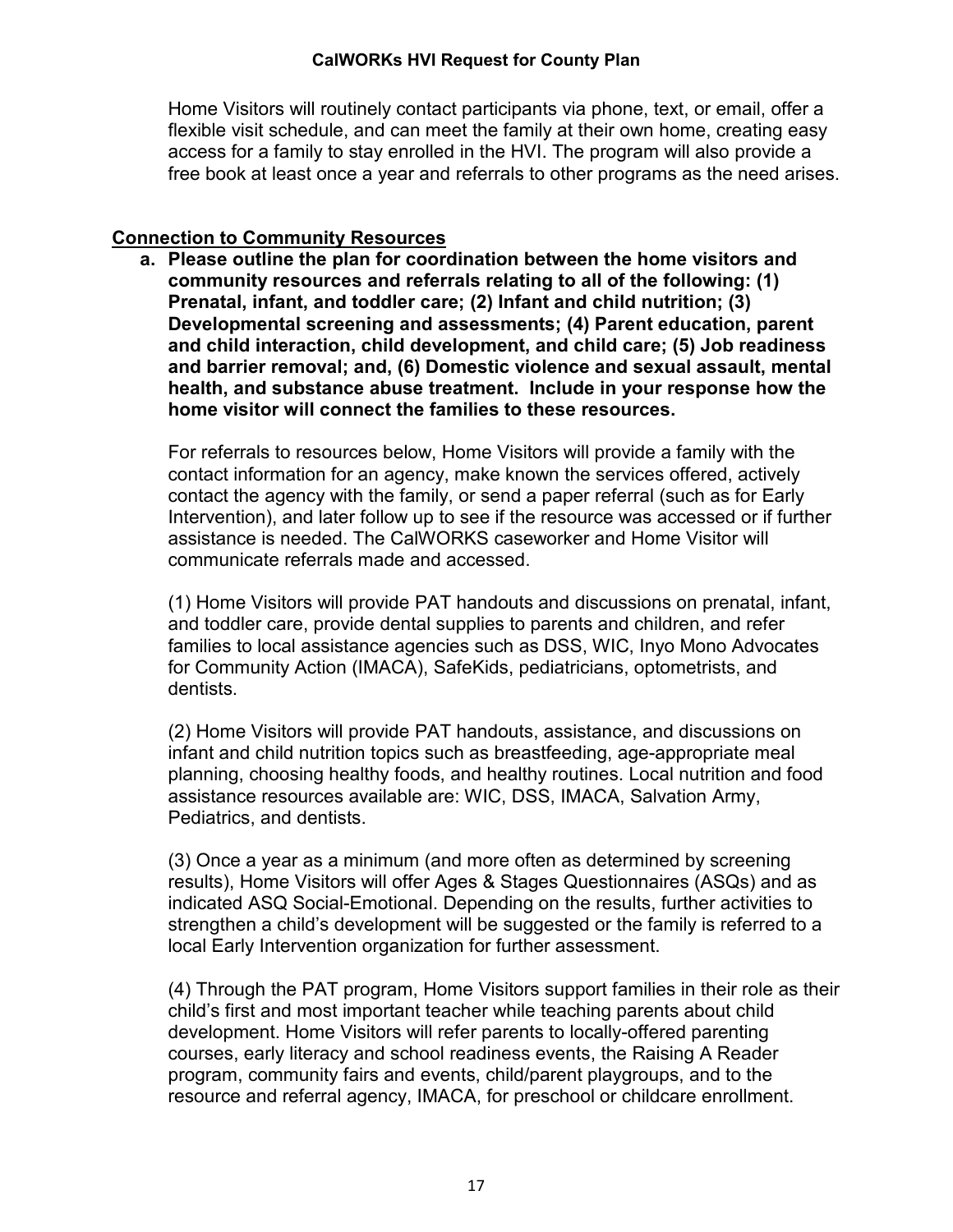(5) Along with the CalWORKS caseworker, Home Visitors will encourage parents and refer to resources to improve job readiness and remove barriers. Resources include adult education courses through the community college or the Mono County Office of Education. Home Visitors can help a parent plan for the transition to work while still caring for a young child.

(6) To address Domestic Violence, Sexual Assault, Mental Health, and Substance Abuse, Home Visitors will make known to the family the many counseling and crisis centers available in the area. Home visitors will administer the Edinburgh assessment for Postnatal Depression if a parent expresses symptoms of postpartum depression based on the shorter McArthur screening.

### **b. Describe how the home visitor will encourage participants to engage in a high quality early learning setting? What resources will be used to identify these settings?**

Home Visitors will emphasize to caregivers the importance of enrolling a child in an early learning setting and make referrals, as appropriate, to the several agencies that offer these services. Early Learning settings for children and adults in Mono County include family childcares, Head Start programs, State Preschools or other private preschools, parenting courses, parent-child playgroups, or early literacy events. By providing developmental screenings at home visits, Home Visitors can help identify suspected developmental delays and refer to Early Intervention programs. The Resource and Referral Agency, IMACA, will be accessed to connect parents with daycare or preschool settings.

**c. Describe the county's immigration resources and supports for CalWORKs child-only cases. Include any existing collaborations with immigrantserving partners and describe the working relationship.**

The County makes referrals to the National Immigration Law Center and the Consulate of Mexico for assistance and support

**d. Will the county be offering material goods related to the health and safety of the child and family? If no, please specify why the county chose not to provide these resources. If yes, describe how the county will operationalize this component, including how the home visitor will distribute the goods and services. (Note: no more than \$500 of CalWORKs HVI funding can be used to support material goods for each family for the duration that the family receives home visiting services. This funding may be leveraged from other sources.)**

Local resources outside of DSS will be leveraged to provide families with health and safety related items including Safe Kids Mono Partners, Mammoth Lakes Police Department, CA Highway Patrol, Mono County Public Health, and First 5 Mono. These agencies offer free items including car seats, kids' bike helmets, home safety items, CO/ fire detectors, and dental supplies. Home Visitors and DSS will assist families in contacting the appropriate agencies and securing the item. If a material good cannot be obtained through leveraged sources, HVI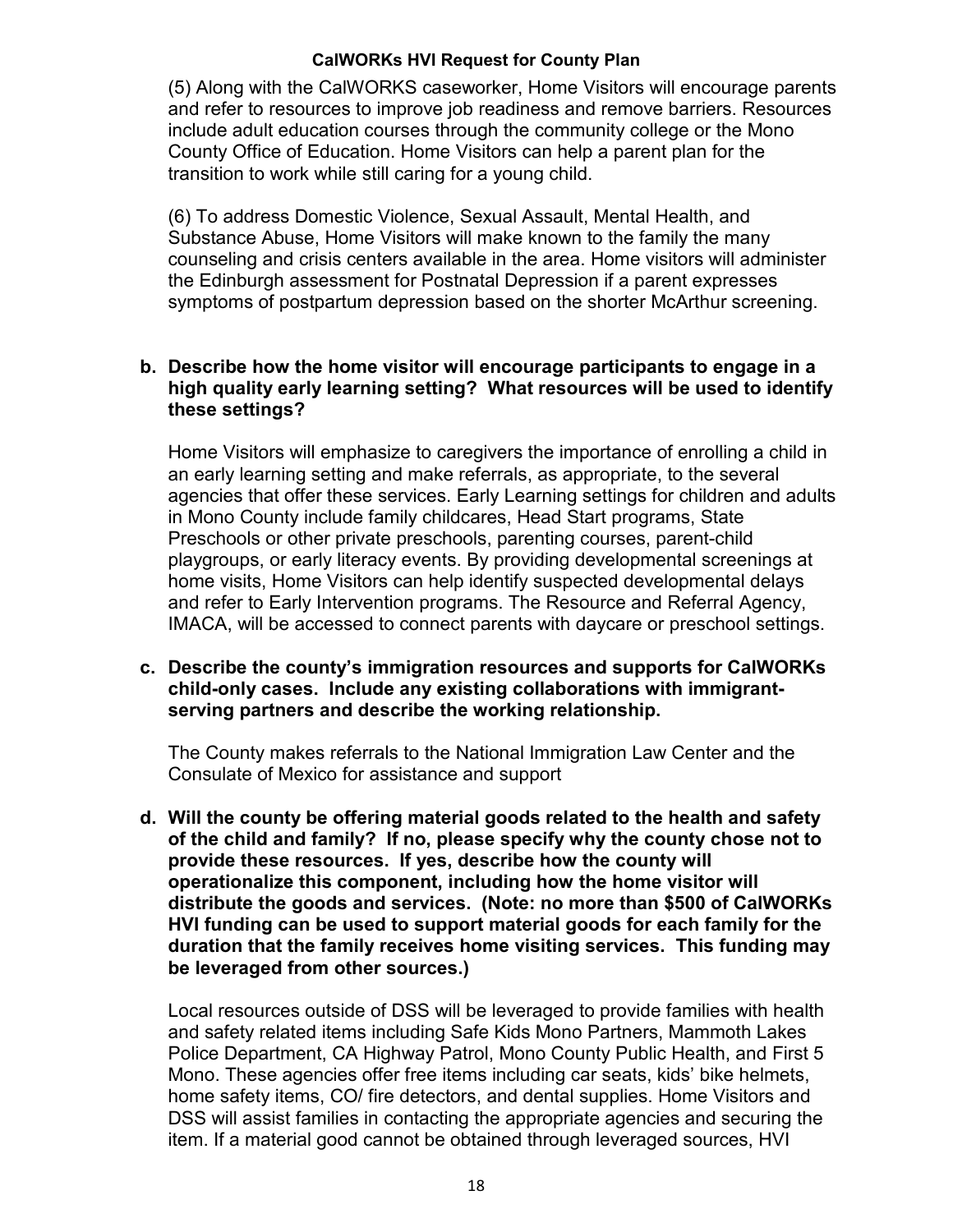funding will be accessed within the \$500 limit. Items will be distributed by the providing agency, or by the home visitor brining the item to a subsequent home visit. Also, hours that the parent volunteers to participate in the home visiting program may count towards their allowable activities under their Welfare-to-Work (WTW) plan as allowable.

### **Collaboration between the County Welfare Department and the Home Visiting Agency**

### **a. Will county CalWORKs staff and home visitors be co-located? If yes, provide information about the co-location arrangement. If no, please describe why this is not feasible.**

The DSS CalWORKS staff and First 5 Home Visiting staff maintain separate offices as they are employees of different entities. However, the offices are a five-minute-walk apart and Home Visitors can easily meet with a family or caseworker in the DSS office upon request.

### **b. Describe how county staff and home visitors will coordinate case management of HVI participants.**

After DSS deems a family eligible for the HVI, and the family has signed a consent to release information, the CalWORKS caseworker and /or Program Supervisor will make a referral to First 5, via phone call, fax, form, or email to the Executive Director of First 5, indicating the client is a CalWORKS participant who is eligible for the CalWORKS HVI.

Upon enrollment of the family in the HVI, a Release of Information signed by the caretaker will be obtained by the Home Visitor and an initial visit will occur to establish a case management plan based upon the family's needs. Ongoing communication between the caseworker and Home Visitor will occur at monthly meetings, or as needed, by phone or in person at the CalWORKS office. Meetings discussion will include family progress or barriers, referrals made and accessed, family strengths, needs, or changes in situation, and other relevant information with the purpose of coordinating support of positive health, development, and well-being of the family.

If a family does not indicate interest in home visits within the first month after referral, the caseworker will be notified promptly by the Home Visitor. If a family is discontinued from CalWORKS, the caseworker will notify First 5 promptly. The family may continue First 5 home visits if desired and applicable outside of the requirements and funding of CalWORKS HVI.

**c. Do the county and home visiting agency currently participate in a workgroup that include discussions related to continuous quality improvement (CQI) in home visiting? If yes, provide information about this workgroup. If no, please describe how the agencies will work together on CQI efforts.**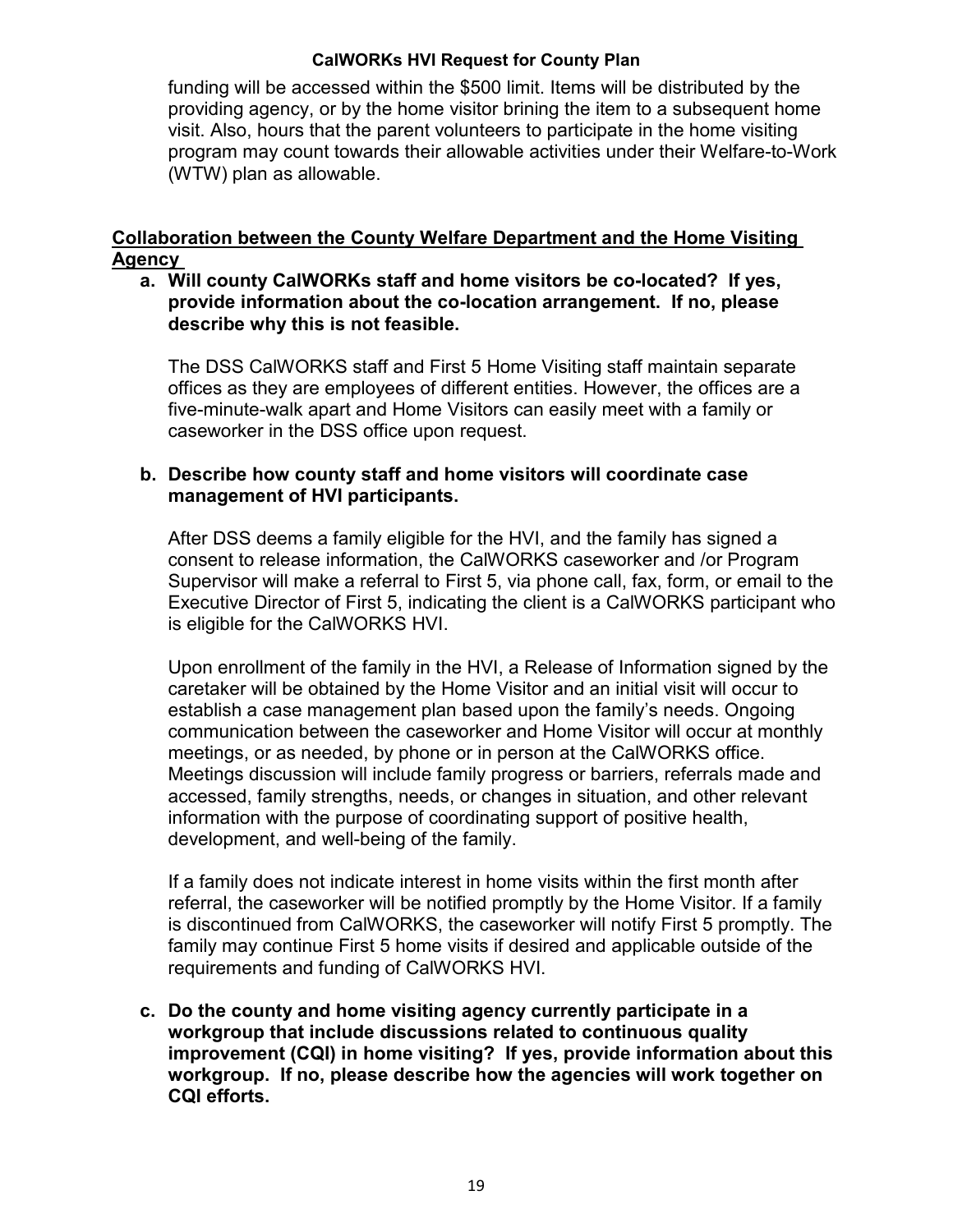Not at this time, but through regular reporting and review issues pertaining to CQI will be shared and as needed meetings will be scheduled to work towards improvement.

### **Data Collection and Security**

**a. Describe the tools (E.g. developmental screenings, assessments, questionnaires, interviews) that will be utilized by the home visitor. Explain how these tools will be used to evaluate and track progress in educational, developmental, health, and other domains for the child(ren) and the adult(s).**

For every scheduled home visit, the PAT model provides handouts and activities to educate the caregiver on their child's development, as well as tools for the Home Visitor to record and track data about development.

Home Visitors administer the Ages and Stages Questionnaire, developmental and as indicated social-emotional, annually at a minimum to detect any delays in a child's development. A Home Visitor will then continue developmental activities with a family and/or make a referral to the appropriate agency for further assessment as indicated by the screening tool.

During each visit, Home Visitors screen parents for depression and will administer the Edinburgh Scale for Postnatal Depression to determine if a mental health referral should be made. Home Visitors also collect data on maternal and child dental health, newborn weight gain, and breastfeeding rates at every visit.

### **b. Describe the information management systems that will be used to collect the data. How will the county manage scheduled reporting on data and deliverables, and ensure quality control?**

First 5 Mono currently uses a written file method and an online system to maintain Home Visiting data collected from the PAT report and evaluation forms. Upon receipt of a funding award and as part of the affiliate process with PAT, First 5 Mono will utilize the PAT affiliate data system. First 5 Mono will record and report any data as requested by DSS and CDSS using the PAT data system.

**c. Describe the key components and timeline to develop the data sharing arrangement between the county and home visiting agency. Include how the county and other participating agencies and organizations will protect the personal information of individuals and families collected or maintained, against loss, unauthorized access, and illegal use or disclosure, consistent with applicable state and federal laws.**

Home Visitors will obtain a signed Release of Information from a HVI family before discussing cases with DSS caseworkers, and CalWORKs caseworkers will obtain a signed Release of Information from a HVI family before discussing cases with First 5 Home Visitors. Data will be otherwise reported to DSS without identifying information. Data sharing for the purposes of the HVI will be collected and reported in a timely manner to DSS. An MOU will be developed by December of 2018 between DSS and First 5 Mono to outline a description of the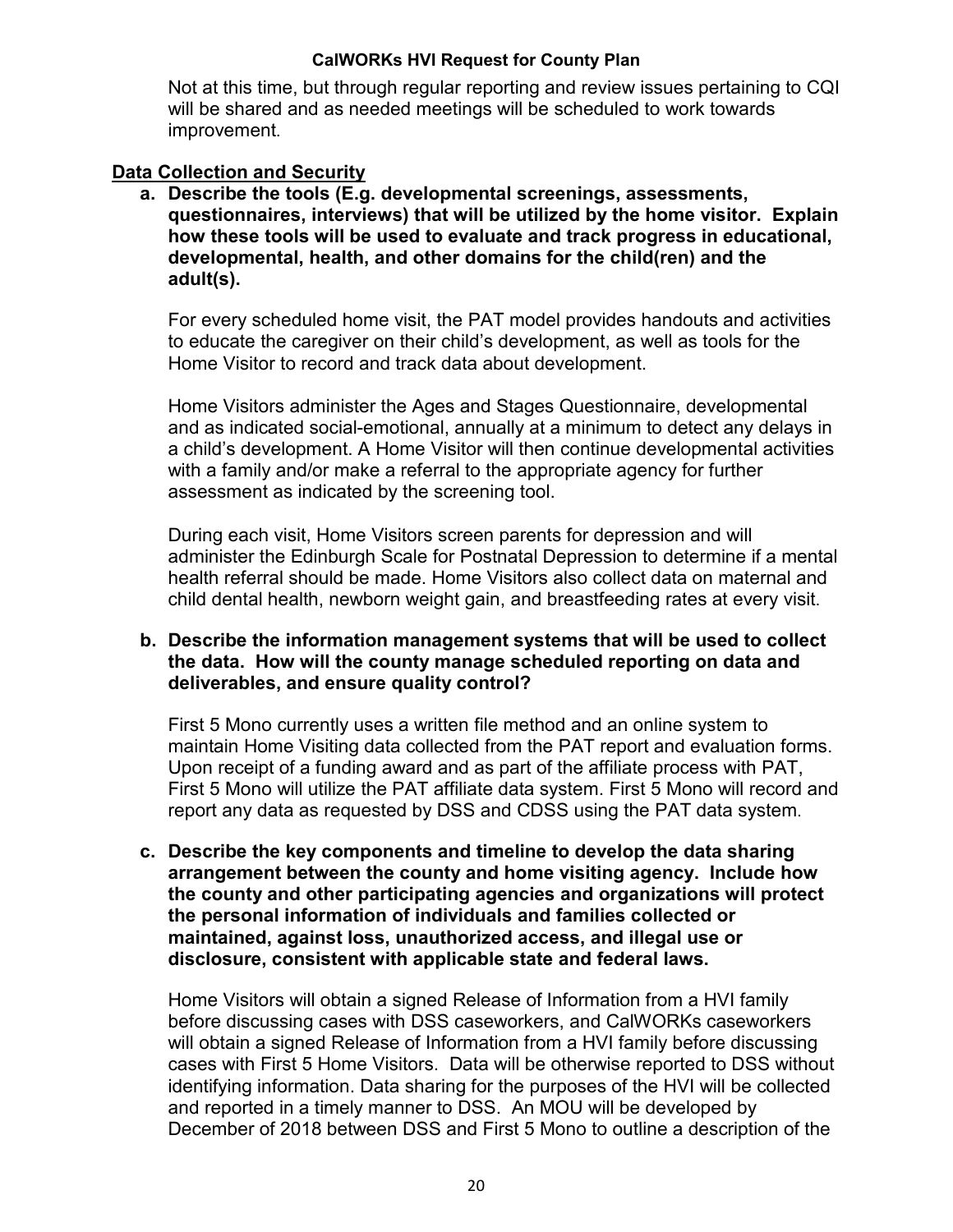data to be reported; a description of the scope of work for data collectors and evaluators, and a description of the data sharing process including statutory data security, privacy and confidentiality requirements, and termination of agreements. The specific steps to ensure data is kept secure and confidential will be included in the MOU. In addition, all confidential data not returned when the use authorized ends will be destroyed in accordance with approved methods of confidential destruction (via shredding, burning, certified or witnessed destruction, or degaussing of magnetic media). All confidential data will be protected from unauthorized use and disclosure through the observance of the same or more effective means as that required by the State Administrative Manual Sections 5300-5399, Civil Code Section 1798 et seq., Welfare and Institutions Code Section 10850, and other applicable federal and/or State laws governing individual privacy rights and data security. Upon request, CDSS reserves the right to review, and then accept security and privacy procedures that are relevant to its data

### **Program Sustainability**

**a. Describe the plan for sustainability of funding for home visiting services for CalWORKs participants.**

Currently, CalWORKS families can access home visiting, using First 5 and DSS CAPIT CBCAP funds, albeit at a decreased interval than the affiliate model requires. Should the HVI funding cease, the current level of services would still remain intact.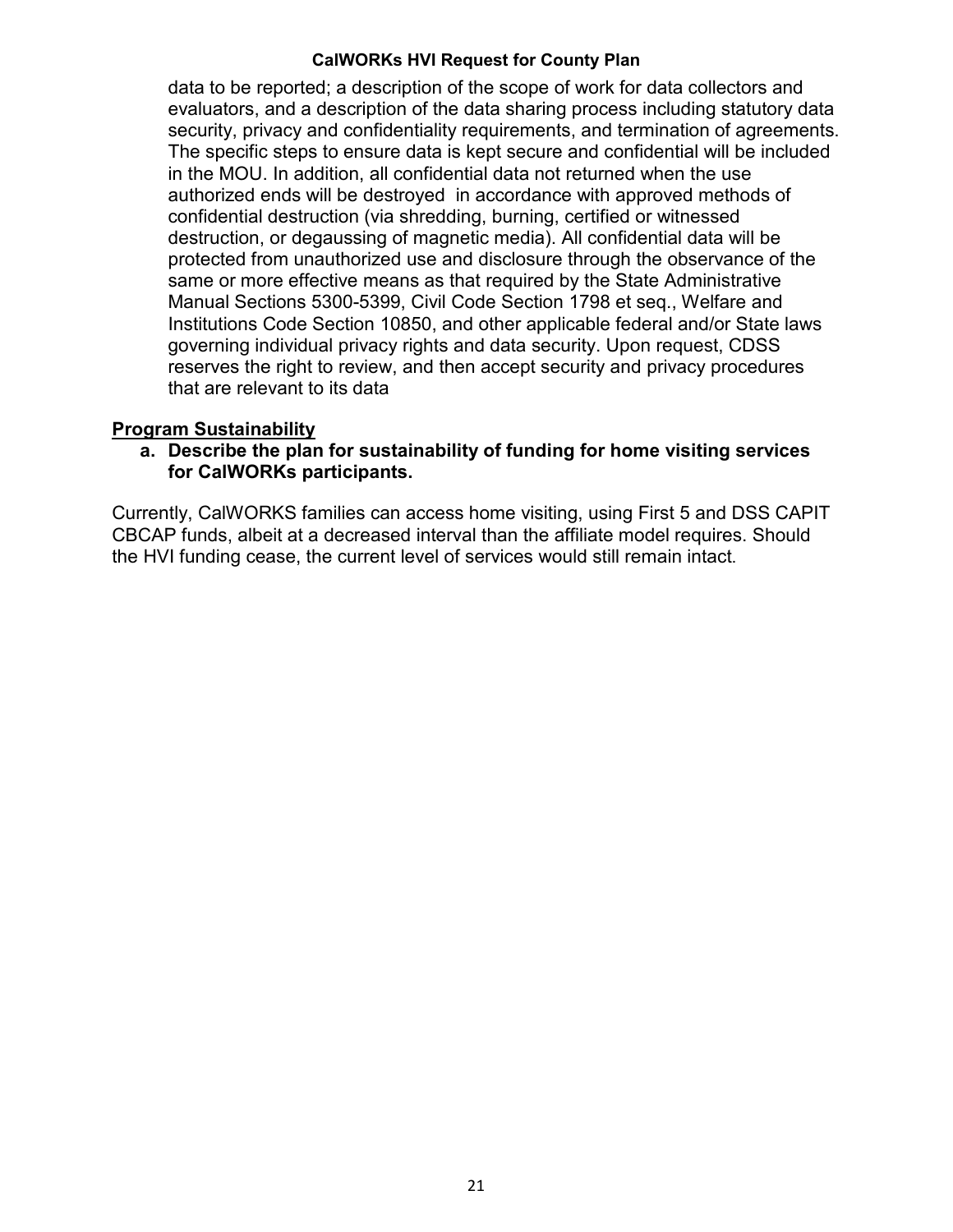### **5. ASSURANCES**

The following section reflects statutory provisions of the HVI. The implementation of these provisions is a requirement for county participation in the HVI. Counties must assure the implementation of the provisions indicated below.

### **A. Case Management 11330.7. (a)**

A primary component of the program described in this article shall be case management and evidence-based home visiting for the purpose of family support which shall commence upon the determination that an individual is eligible in accordance with paragraph (2) of subdivision (c) of Section 11330.6 and shall continue until the eligible individual completes the evidence-based home visiting program or terminates his or her own participation.

### **B. Home Visitation 11330.7. (b), (e)**

Home visiting shall, but not be limited to, resources and referrals to all of the following: (1) Prenatal, infant, and toddler care; (2) Infant and child nutrition; Developmental screening and assessments; (4) Parent education, parent and child interaction, child development and child care; (5) Job readiness and barrier removal; and, (6) Domestic violence and sexual assault, mental health, and substance abuse treatment, as applicable. 11330.7 (e) Home visiting services and visits shall not be mandatory, random, or unannounced.

### **C. Home Visitor Qualifications 11330.7 (d)**

Home visiting services shall only be those intended to achieve the goals established in subdivision (a) of Section 11330.6 and that are provided in the home of an assistance unit or at a location agreed upon by the parent or caretaker relative and the home visitor.

Home visiting services shall only be provided by a registered nurse, nurse practitioner, social worker, or other person able to provide culturally appropriate services who is trained and certified according to the requirements of this article, has completed a background check, and has completed training as specified in subdivision (g) for the purposes of implementing this article.

### **D. Training 11330.7. (g)(1) (i) (3)**

All home visiting providers shall complete training in the following areas before providing services to a CalWORKs recipient: (A) CalWORKs, Medi-Cal, CalFresh, Special Supplemental Nutrition Program for Women, Infants, and Children (WIC), and other programs, with county-specific information about how the home visiting professionals can help a parent access additional services for which he or she may be eligible and troubleshoot problems with benefits or eligibility that would impact his or her access to services; (B) Cultural competency and implicit bias; and, (C) Strengths-based practices for working with families with unmet needs.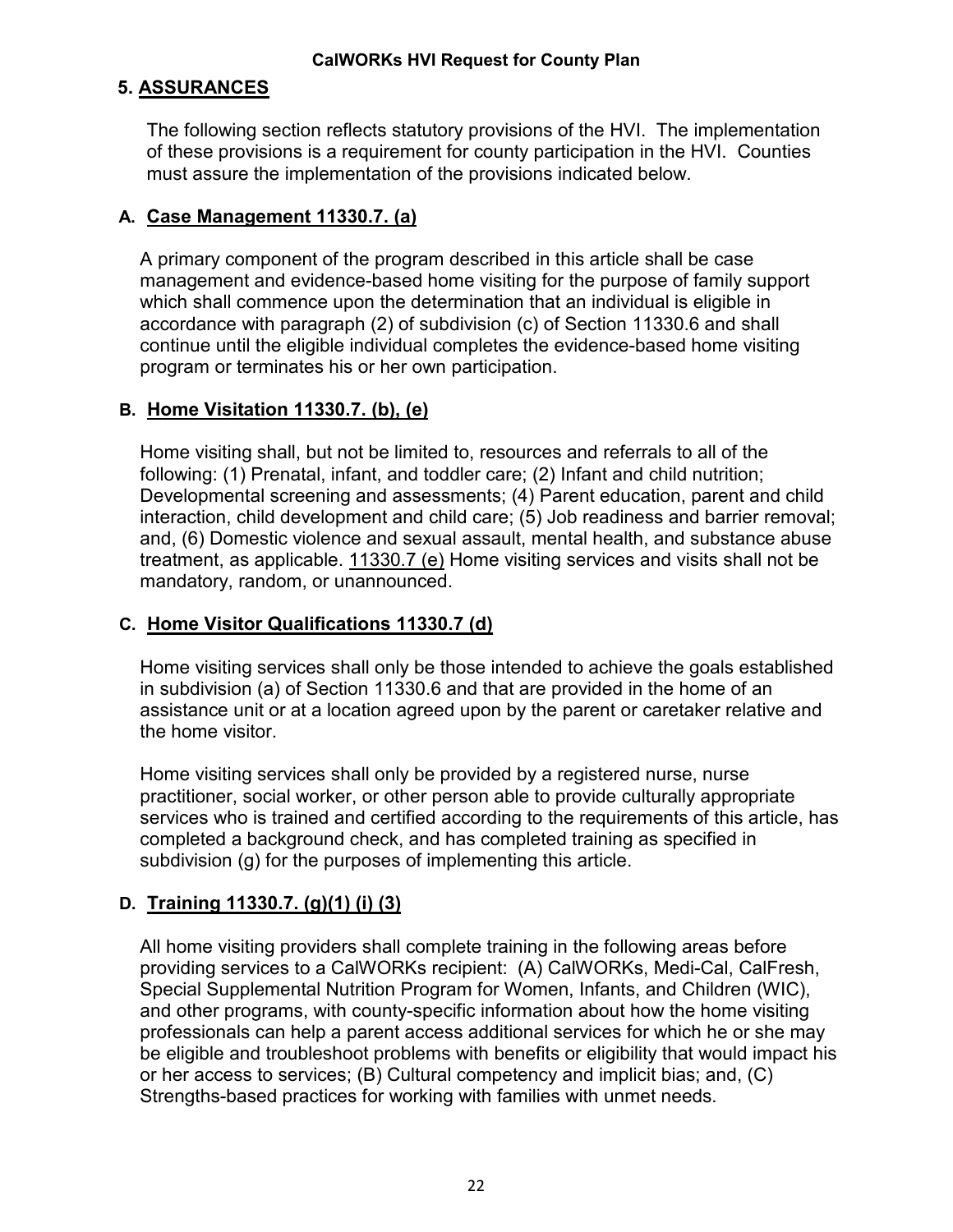Training must be administered by the county and include, but not be limited to, the demographics of the population served and the supports and services available for CalWORKs recipients.

A county that staffs its home visiting program solely with county staff is exempt from the training requirements of paragraph (1) to the extent the training would duplicate training already received.

### **E. High-Quality Early Learning 11330.7. (c)**

Home visitors shall encourage participants to enroll their child in a high-quality, early learning setting, or participate in playgroups, or other child enrichment activities, as appropriate, and parent participation in this early learning setting shall count towards allowable activities under a welfare-to-work plan developed by the parent or caretaker relative under Section 11325.21.

### **F. County and Home Visiting Program Co-location 11330.7 (f)**

Counties may give preferential treatment to contractors of home visiting programs that are able to co-locate home visitors and CalWORKs caseworkers in order to facilitate communication and coordination.

### **G. Data Collection 11330.8. (c)**

The department shall collect and counties and participating home visitation organizations shall provide, as a condition of funding, data necessary to administer the program and also related to the outcomes of participants and children, including by race, ethnicity, national origin, primary and secondary language, and county. The data shall include program outcomes for the parents and children served in the program and these data components shall be developed in consultation with the stakeholder workgroup referenced in subdivision (a) and pursuant to subdivision (c). All state, county, and other participating organizations shall protect the personal information of individuals and families collected or maintained against loss, unauthorized access, and illegal use or disclosure, consistent with applicable state and federal laws.

### **H. Evaluation 11330.8 (d) (A-N)**

Counties and home visiting agencies are required to collect data for the purpose of informing a longitudinal study and evaluation. The information must include but is not limited to:

(A) Rates of children receiving regular well-child check-ups and, if available, immunization rates according to American Academy of Pediatrics Bright Futures guidelines; (B) Rates of children receiving developmental screening and referrals for further assessment; (C) Rates of participation in early learning programs; (D) Service referrals by type; (E) Services accessed by type; (F) Number of home visits completed, including data on duration of families' enrollment in home visiting services; (G) Parental satisfaction with their gains in parenting skills and knowledge; (H) Food and housing stability; (I) Workforce training, employment and financial